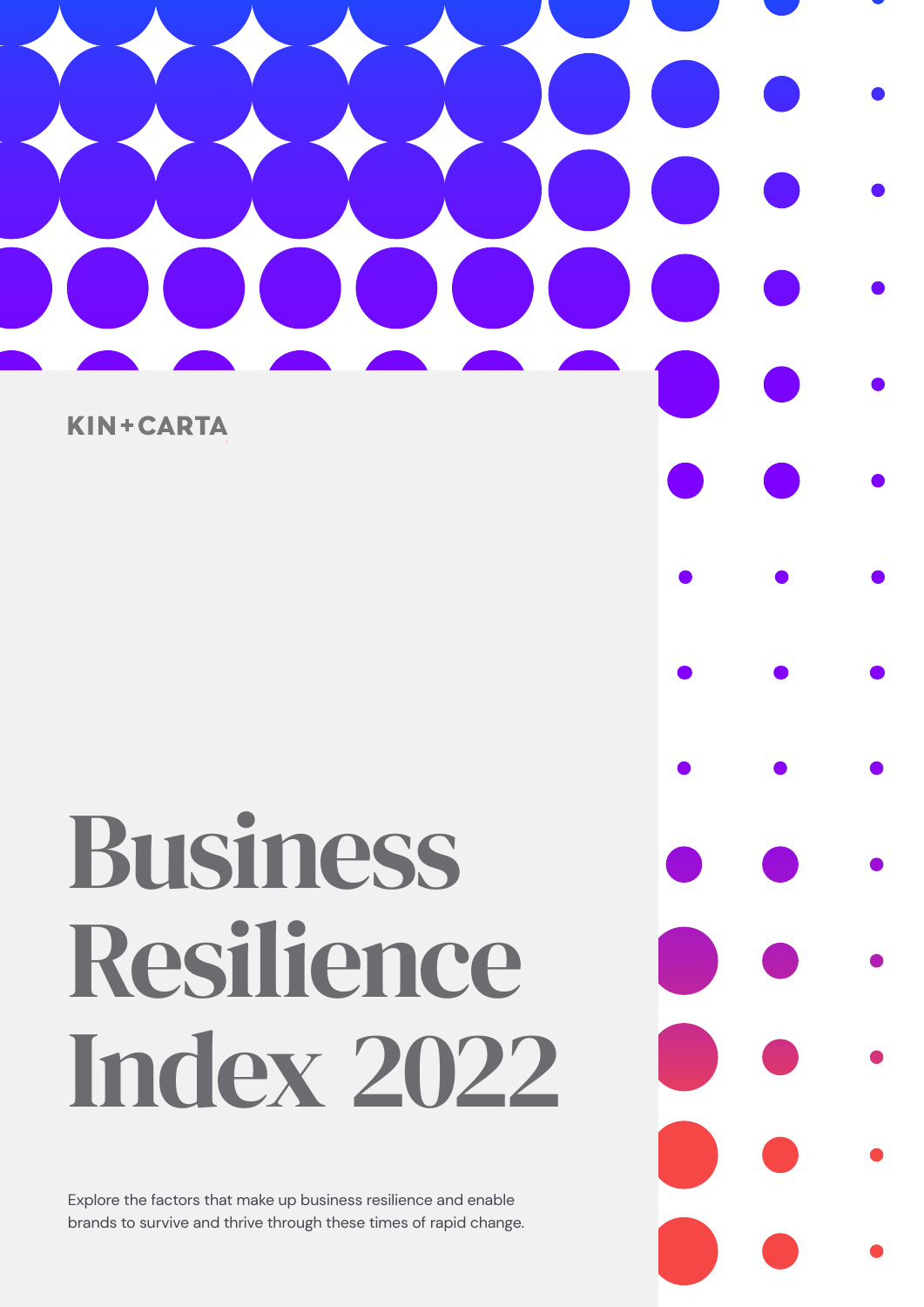2

| Introduction                           |    |  |  |  |  |  |  |  |
|----------------------------------------|----|--|--|--|--|--|--|--|
| What is the Index?                     |    |  |  |  |  |  |  |  |
| <b>Executive Summary</b>               | 6  |  |  |  |  |  |  |  |
| <b>Agility</b>                         | 8  |  |  |  |  |  |  |  |
| Maturity                               | 13 |  |  |  |  |  |  |  |
| Responsibility                         | 19 |  |  |  |  |  |  |  |
| Humanity                               | 24 |  |  |  |  |  |  |  |
| What does this mean for your business? | 30 |  |  |  |  |  |  |  |
| Appendix                               |    |  |  |  |  |  |  |  |



### Contents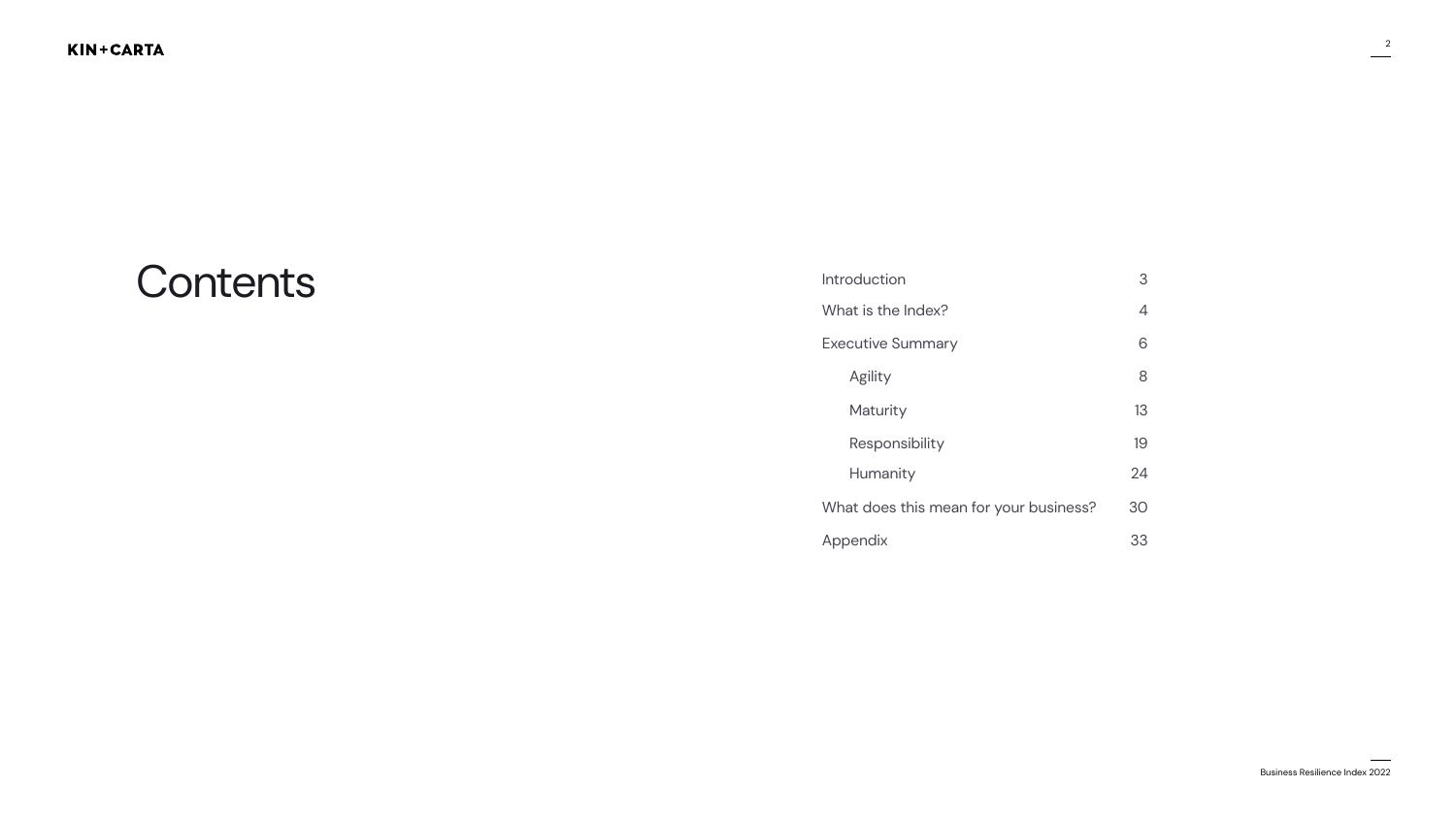



### <span id="page-2-0"></span>Introduction



**Claire Robinson** Director of Transformation & Consultancy, Kin + Carta



In an ever-changing world, businesses are shifting from shareholder capitalism focussed on short-term thinking to stakeholder capitalism with long-term, centre-stage focus on the planetary and societal impacts of business operations. Whether it's out of necessity or endeavour, they are zooming out and building back towards a more digital, sustainable and inclusive future for everyone.

Some of the most resilient businesses are embracing modern delivery practices to fight through adversity and emerging stronger as a result. They are designing for the storm. They are conducting pre-mortems, adopting DevOps practices and embracing chaos engineering. They are disrupting themselves through innovation because they have to - their leaders envisage it and their customers and employees expect it.

Over the course of the past few years, we've seen sectors like digital, technology, healthcare and delivery rise to the challenge of increased demand. We've seen sectors that didn't exist before prosper in response to a pandemic, meeting modern-day needs like last-mile delivery, virtual

dating, online wine tasting, cook-at-home meal kits, virtual whiteboard and venue management software. Unfortunately, we've also seen players lose their balance on a shifting landscape – Debenhams, Victoria's Secret and Paperchase are all testament to the organisational fragility that can be exposed if business and operations aren't designed with flexibility at the core.

What we are seeing now is the emergence of evidence to suggest that business will not return to the way it was before the pandemic. Supply chains are stretched and scrutinised over their sustainability, while workplaces are judged and shunned by employees who crave the flexibility they got used to during lockdowns – those who can't deliver are driving 'The Great Resignation' as people take the opportunity to create better lives for themselves.

With its key themes of sustainability and adaptability, The Kin + Carta Business Resilience Index this year highlights that there's never been a more pressing moment to get close to the people who power your business – your customers and employees – to understand what

they value in real-time so you can fine-tune your organisational decision engine to deliver it. This is precisely what enables resilience against a backdrop of increasingly unpredictable events.

You'll see from our analysis how some organisations are embracing business as a force for good for the future. You'll also see from our action points what you can do to achieve the same with your own business.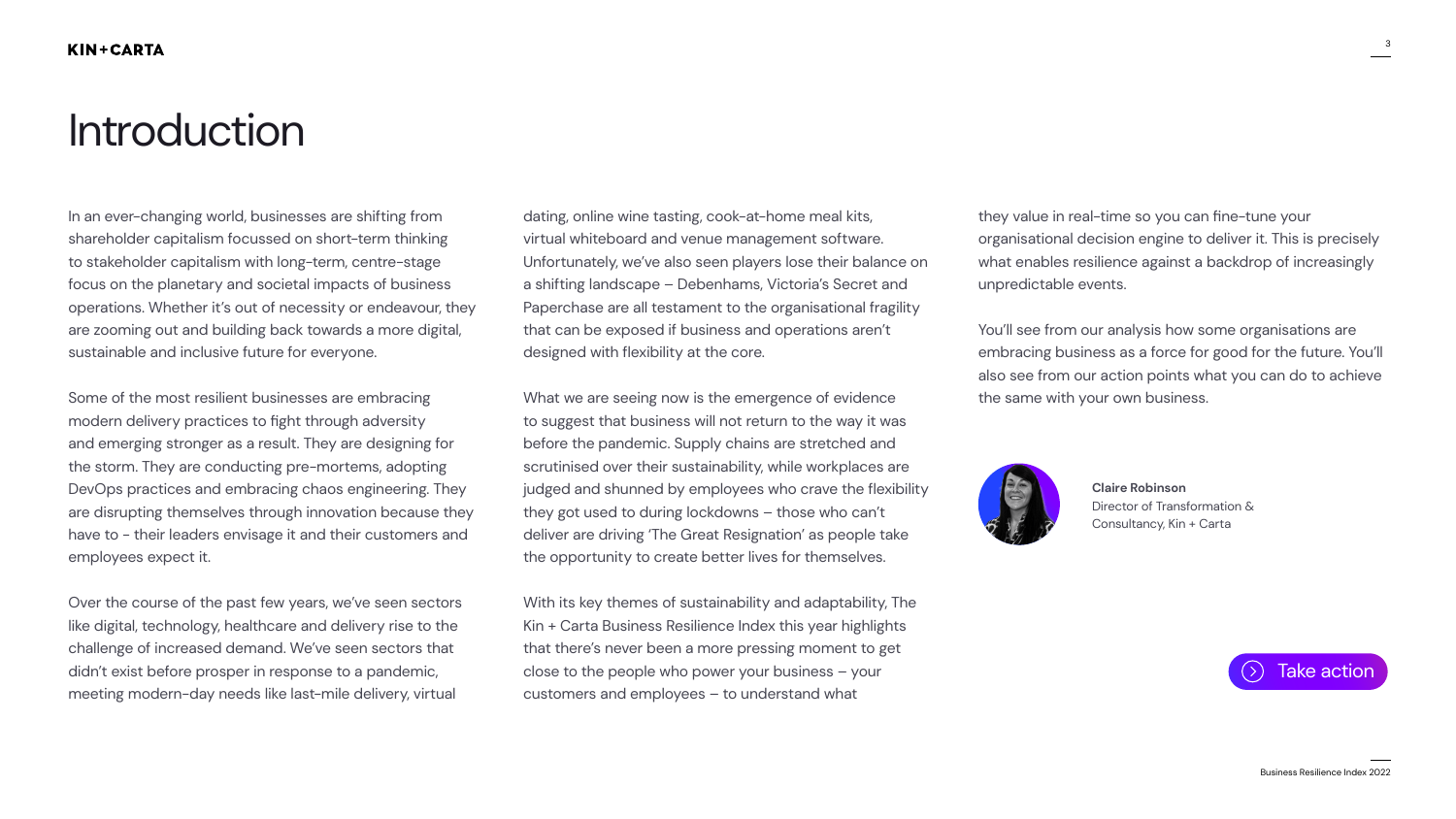### <span id="page-3-0"></span>What is the Index?

4



Healthcare, Pharma & Life Sciences



The Kin + Carta Business Resilience Index was developed in 2020 as a response to the central questions posed by COVID-19: what is resilience and how can we ensure our organisations become more resilient as the pace of change increases? Now, the narrative has shifted from reactive to proactive and the question is: how can we make sure our organisations continue to thrive through reinvention?

With a firm belief in 'what gets measured gets managed', the Index plots the characteristics and practices that constitute resilience to help our clients measure and improve theirs. We ingest hundreds of articles and analyse thousands of data points to determine business resilience and manifest it in an Index based on four contributing dimensions: Agility, Maturity, Responsibility and Humanity.

This year, we've improved the breadth, depth and scope of the Index by assessing FTSE 100 and B Corp businesses across 10 industries (including ourselves, of course) to develop a more comprehensive and balanced view of business resilience for 2021 and beyond.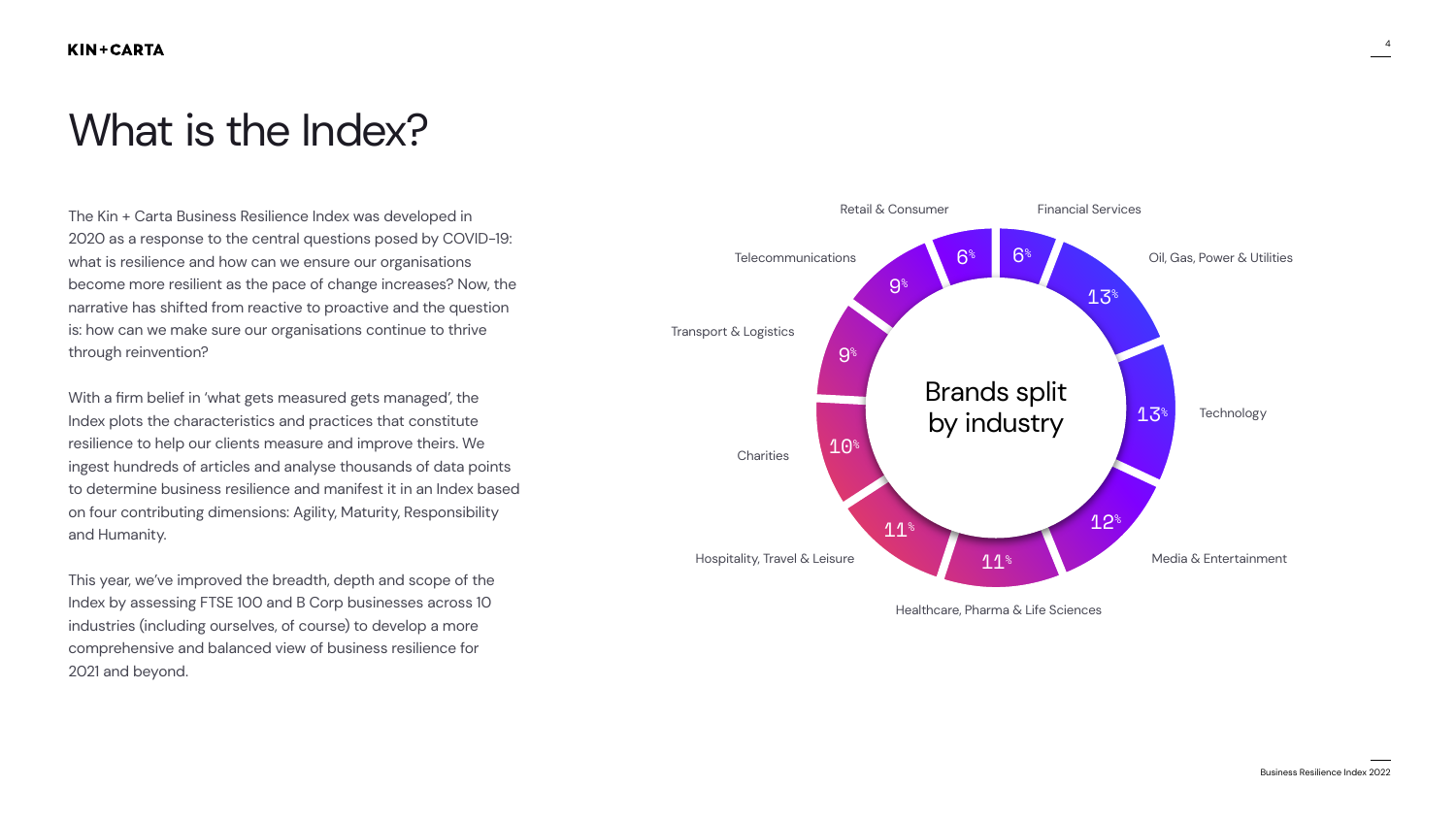

### Business Resilience Index 2022

| 4imprint                                           |                                                                                                                                                                                                                                      |                     |                                                                   |                                                           |                                         |                         | Chesnara                        |                |             |                                            |                                                                                                                                                                                                                                      |             | $\mathcal{D}$           | Hikma Pharmaceuticals                                                                                                |                             |           |                                            |                                                                       |                                                   |                       | Moneysupermarket.com                                                                                                                                                                 |           |                               |                 |                                                             |                          | Severn Trent                                                                                                           |                                    |           |                                   |                                         |  |
|----------------------------------------------------|--------------------------------------------------------------------------------------------------------------------------------------------------------------------------------------------------------------------------------------|---------------------|-------------------------------------------------------------------|-----------------------------------------------------------|-----------------------------------------|-------------------------|---------------------------------|----------------|-------------|--------------------------------------------|--------------------------------------------------------------------------------------------------------------------------------------------------------------------------------------------------------------------------------------|-------------|-------------------------|----------------------------------------------------------------------------------------------------------------------|-----------------------------|-----------|--------------------------------------------|-----------------------------------------------------------------------|---------------------------------------------------|-----------------------|--------------------------------------------------------------------------------------------------------------------------------------------------------------------------------------|-----------|-------------------------------|-----------------|-------------------------------------------------------------|--------------------------|------------------------------------------------------------------------------------------------------------------------|------------------------------------|-----------|-----------------------------------|-----------------------------------------|--|
| abrdn (                                            |                                                                                                                                                                                                                                      | <b>Service</b>      | <b>Contract Contract Contract</b>                                 | <b>Service</b>                                            | $\bullet$ 3                             |                         | <b>Clarksons</b>                |                |             | $\bullet$ $\bullet$ $\bullet$              |                                                                                                                                                                                                                                      | $\bullet$   | $\overline{2}$          | HSBC (                                                                                                               |                             |           | $\bullet$                                  |                                                                       | $\bullet$ $\bullet$ 4                             |                       | <b>National Express</b>                                                                                                                                                              |           |                               | <b>CONTROL</b>  | $\bullet$ 3                                                 |                          | Smith & Nephew                                                                                                         |                                    |           |                                   |                                         |  |
| Advanced<br><b>Medical Solutions</b>               |                                                                                                                                                                                                                                      |                     |                                                                   | <b>Contract Contract Contract Contract</b>                | $\bullet$ 3                             |                         | Clipper Logistics <b>O</b>      |                |             | <b>Contract Contract Contract Contract</b> | <b>Contract Contract Contract</b>                                                                                                                                                                                                    |             | $\bullet$ 2             | Hunting $\bullet$                                                                                                    |                             | $\bullet$ | $\bullet$ and $\bullet$ and $\bullet$      |                                                                       | $\bullet$ $\bullet$ $\bullet$ 3                   |                       | National Grid                                                                                                                                                                        |           | $\bullet$                     |                 |                                                             |                          | Softcat                                                                                                                |                                    |           |                                   |                                         |  |
| <b>AG Barr</b>                                     | <u>and the state of the state of the state of the state of the state of the state of the state of the state of the state of the state of the state of the state of the state of the state of the state of the state of the state</u> | $\bullet$ $\bullet$ |                                                                   | $\bullet$ $\bullet$ 3                                     |                                         |                         | $Co$ -op                        |                |             |                                            | <u>and the state of the sta</u> te of the state of the state of the state of the state of the state of the state of the state of the state of the state of the state of the state of the state of the state of the state of the stat |             | $\bullet$ 4             |                                                                                                                      |                             |           |                                            | $\bullet$ $\bullet$ $\bullet$ $\bullet$ $\bullet$ $\bullet$           |                                                   |                       | National Trust <b>Company</b>                                                                                                                                                        | $\bullet$ |                               |                 | $\bullet$ $\bullet$ $\bullet$ 3                             |                          | SSE <b>DESCRIPTION</b>                                                                                                 |                                    |           |                                   | $\bullet$ $\bullet$ $\bullet$ $\bullet$ |  |
| AJ Bell <b>Company</b>                             |                                                                                                                                                                                                                                      |                     | $\bullet$                                                         | <b>CONTRACTOR</b>                                         | $\bullet$ 3                             |                         | Daily Mail<br>and General Trust |                |             | $\bullet$ $\bullet$                        | <b>Contract Contract Contract Contract</b>                                                                                                                                                                                           |             | $\bullet$ 3             | Informa                                                                                                              |                             |           |                                            |                                                                       | $\bullet$ 3                                       |                       | Natwest Group                                                                                                                                                                        |           |                               |                 | $\bullet$ $\bullet$ $\bullet$ $\bullet$ $\bullet$ $\bullet$ |                          | Telecom Plus                                                                                                           |                                    |           |                                   | $\bullet$ $\bullet$ $\bullet$           |  |
| Alzheimer's Society                                |                                                                                                                                                                                                                                      |                     |                                                                   |                                                           |                                         |                         | Dechra Pharmaceuticals          | <b>Service</b> |             | <b>Simple Street</b>                       |                                                                                                                                                                                                                                      | $\bullet$ 3 |                         | <b>InterContinental Hotels</b>                                                                                       |                             |           |                                            |                                                                       | $\bullet$ 3                                       |                       | Next (                                                                                                                                                                               |           |                               | $\bullet$       | $\bullet$                                                   | $\overline{4}$           | Telit (                                                                                                                |                                    |           | $\bullet$ $\bullet$               | $\bullet$ $\bullet$                     |  |
| Amber Energy                                       |                                                                                                                                                                                                                                      |                     |                                                                   | $\bullet$ $\bullet$ $\bullet$ $\bullet$ $\bullet$ $\circ$ |                                         |                         | Direct Line Group               |                |             | $\bullet$                                  | <u>and the second second</u>                                                                                                                                                                                                         |             | $\bullet$ 3             | <b>International Airlines</b>                                                                                        | <b>Service</b> Construction |           |                                            | $\bullet$ $\bullet$ $\bullet$ $\bullet$ $\bullet$ $\bullet$ $\bullet$ |                                                   |                       | Next Fifteen<br>Communications                                                                                                                                                       |           |                               |                 | $\bullet$ 3                                                 |                          | Tesco                                                                                                                  |                                    |           |                                   | $\bullet$ $\bullet$                     |  |
| AstraZeneca <b>(Cali</b>                           |                                                                                                                                                                                                                                      |                     |                                                                   |                                                           | $\bullet$ 3                             |                         | Drax Group                      |                | $\bullet$ . | $\bullet$ $\bullet$                        |                                                                                                                                                                                                                                      | $\bullet$   | $\overline{\mathbf{3}}$ | IQE <sup>o</sup>                                                                                                     |                             | $\bullet$ | $\bullet$ .                                | $\bullet$                                                             |                                                   | $\bullet$ 2           | NSPCC (                                                                                                                                                                              |           | $\bullet$ $\bullet$ $\bullet$ |                 | $\bullet$ 3                                                 |                          | Thrive Renewables                                                                                                      |                                    |           | $\bullet$ $\bullet$               | $\bullet$ $\bullet$                     |  |
| Auto Trader                                        |                                                                                                                                                                                                                                      |                     |                                                                   | <b>O</b>                                                  | $\bullet$ 3                             |                         | DX Group                        |                |             | $\bullet$ $\bullet$ $\bullet$              |                                                                                                                                                                                                                                      | $\bullet$   | $\overline{\mathbf{2}}$ |                                                                                                                      | <b>ITV</b>                  | $\bullet$ | $\bullet$ $\bullet$                        |                                                                       | $\bullet$ $\bullet$ $\bullet$ $\bullet$ $\bullet$ |                       | Numis <b>O C C C</b>                                                                                                                                                                 |           |                               |                 |                                                             | $\overline{\phantom{a}}$ | Trainline                                                                                                              |                                    | $\bullet$ | <b>Contract Contract Contract</b> | $\bullet$ $\bullet$                     |  |
|                                                    |                                                                                                                                                                                                                                      |                     | Avast <b>Constitution of the Constitution of the Constitution</b> |                                                           | $\bullet$ $\bullet$ $\bullet$ $\circ$   |                         | EasyJet                         |                |             |                                            |                                                                                                                                                                                                                                      |             |                         | James Fisher & Sons PLC <b>Container and Container Container and Container and Container and Container and Conta</b> |                             |           |                                            |                                                                       |                                                   |                       | Ocado Group                                                                                                                                                                          |           |                               |                 | $\bullet$ $\bullet$ 3                                       |                          | Unicef UK                                                                                                              | <u>and the state of the sta</u> te |           |                                   | $\bullet$ $\bullet$ $\bullet$ $\bullet$ |  |
|                                                    |                                                                                                                                                                                                                                      |                     |                                                                   | Aveva $\bullet$ $\bullet$ $\bullet$ $\bullet$ 3           |                                         |                         | EnQuest <b>O</b>                |                |             | $\bullet$ $\bullet$ $\bullet$              |                                                                                                                                                                                                                                      | $\bullet$ 2 |                         | JD Sports                                                                                                            |                             | $\bullet$ | <b>Contract Contract Contract Contract</b> |                                                                       |                                                   | $\bullet$ $\bullet$ 2 | <b>Paragon Banking Group</b>                                                                                                                                                         |           |                               |                 | $\bullet$ $\bullet$ $\bullet$ $\bullet$ $\bullet$ 3         |                          | Unilever (D)                                                                                                           |                                    |           |                                   | $\bullet$ $\bullet$                     |  |
| Aviva                                              |                                                                                                                                                                                                                                      |                     |                                                                   |                                                           |                                         |                         | Future                          |                |             | $\bullet$ $\bullet$                        | $\bullet$ $\bullet$                                                                                                                                                                                                                  |             | $\bullet$ 3             | JD Wetherspoon                                                                                                       |                             |           | <b>Contract Contract Contract</b>          | $\bullet$                                                             | $\bullet$ 2                                       |                       | Pearson                                                                                                                                                                              |           |                               | <b>Security</b> | <b>O</b>                                                    | $\mathbf{R}$             | United Utilities <b>O</b>                                                                                              |                                    |           |                                   |                                         |  |
| BP                                                 |                                                                                                                                                                                                                                      |                     |                                                                   |                                                           | $\bullet$ $\bullet$ $\bullet$ $\bullet$ |                         | Gamma Communications            |                |             |                                            | $\bullet$ $\bullet$ $\bullet$                                                                                                                                                                                                        |             | $\bullet$ 3             | Just Eat Takeaway                                                                                                    | $\bullet$ $\bullet$         |           |                                            |                                                                       | $\bullet$ $\bullet$ 3                             |                       | <b>PROPER</b>                                                                                                                                                                        |           | $\bullet$ $\bullet$ $\bullet$ |                 | $\bullet$ 3                                                 |                          | Vectura <b>Company Company Company Company Company Company Company Company Company Company Company Company Company</b> |                                    |           |                                   |                                         |  |
| British Heart Foundation                           |                                                                                                                                                                                                                                      |                     |                                                                   |                                                           |                                         | $\overline{\mathbf{3}}$ | Genus                           |                |             | $\bullet$                                  |                                                                                                                                                                                                                                      |             | 3 <sup>5</sup>          | Kainos (                                                                                                             |                             |           |                                            |                                                                       |                                                   |                       | RELX                                                                                                                                                                                 |           |                               |                 |                                                             |                          | Vodafone                                                                                                               |                                    |           |                                   |                                         |  |
| British Red Cross <b>Canadian Contract Cross</b> 4 |                                                                                                                                                                                                                                      |                     | <b>Contract Contract Contract Contract</b>                        |                                                           |                                         |                         |                                 |                |             |                                            |                                                                                                                                                                                                                                      |             |                         |                                                                                                                      |                             |           |                                            |                                                                       |                                                   |                       | GSK 8 8 8 4 Kin+Carta 8 8 6 4 The Restaurant Group . 8 6 2 WHEB Asset Management 8 8 8 8                                                                                             |           |                               |                 |                                                             |                          |                                                                                                                        |                                    |           |                                   |                                         |  |
|                                                    |                                                                                                                                                                                                                                      |                     |                                                                   |                                                           |                                         |                         |                                 |                |             |                                            |                                                                                                                                                                                                                                      |             |                         |                                                                                                                      |                             |           |                                            |                                                                       |                                                   |                       | Britvic <b>O</b> O 3 GlobalData O O 3 Kingfisher O O 3 Kingfisher O O 3 Rightmove O 3 Rightmove O 4 Whitbread O O O                                                                  |           |                               |                 |                                                             |                          |                                                                                                                        |                                    |           |                                   |                                         |  |
|                                                    |                                                                                                                                                                                                                                      |                     |                                                                   |                                                           |                                         |                         |                                 |                |             |                                            |                                                                                                                                                                                                                                      |             |                         |                                                                                                                      |                             |           |                                            |                                                                       |                                                   |                       | BT <b>O</b> O 3 Go-Ahead Group O O 3 Lloyds Banking Group O O 3 RNLI O RNLI O O 4 Wincanton O O O                                                                                    |           |                               |                 |                                                             |                          |                                                                                                                        |                                    |           |                                   |                                         |  |
|                                                    |                                                                                                                                                                                                                                      |                     |                                                                   |                                                           |                                         |                         |                                 |                |             |                                            |                                                                                                                                                                                                                                      |             |                         |                                                                                                                      |                             |           |                                            |                                                                       |                                                   |                       | Cancer Research UK <b>O</b> O Q 4 Guardian Media Group O O O 3 M&G O + 0 3 Royal Dutch Shell O O Q 4                                                                                 |           |                               |                 |                                                             |                          | World of Books <b>Orange Community Community</b>                                                                       |                                    |           |                                   |                                         |  |
|                                                    |                                                                                                                                                                                                                                      |                     |                                                                   |                                                           |                                         |                         |                                 |                |             |                                            |                                                                                                                                                                                                                                      |             |                         |                                                                                                                      |                             |           |                                            |                                                                       |                                                   |                       | CareTech $\bullet$ $\bullet$ $\bullet$ 3 Hargreaves Lansdown $\bullet$ 4 Marks and Spencer $\bullet$ 6 4 Royal Mail Group $\bullet$ $\bullet$ $\bullet$ 3 YouGov $\bullet$ $\bullet$ |           |                               |                 |                                                             |                          |                                                                                                                        |                                    |           |                                   |                                         |  |
|                                                    |                                                                                                                                                                                                                                      |                     |                                                                   |                                                           |                                         |                         |                                 |                |             |                                            |                                                                                                                                                                                                                                      |             |                         |                                                                                                                      |                             |           |                                            |                                                                       |                                                   |                       | Centrica <b>O</b> O 3 Harrogate Spring Water O O O 2 Mediclinic International O O O 3 RSPCA O 3 Zen Internet O O O                                                                   |           |                               |                 |                                                             |                          |                                                                                                                        |                                    |           |                                   |                                         |  |

4

3

4

3

3

3

3

3

3





| $\sim$ | $\lambda$<br>$\bullet$ $\bullet$ $\bullet$ | $\sim$ |              | N.<br>$\bullet$ | $\sim$<br>$\bullet$ | ×.<br>$\bullet$ |
|--------|--------------------------------------------|--------|--------------|-----------------|---------------------|-----------------|
|        |                                            |        |              | 5 <sup>5</sup>  | $\overline{4}$      | $\overline{3}$  |
|        |                                            |        |              |                 |                     |                 |
|        |                                            |        |              |                 |                     |                 |
| 3      |                                            |        | Severn Trent |                 |                     |                 |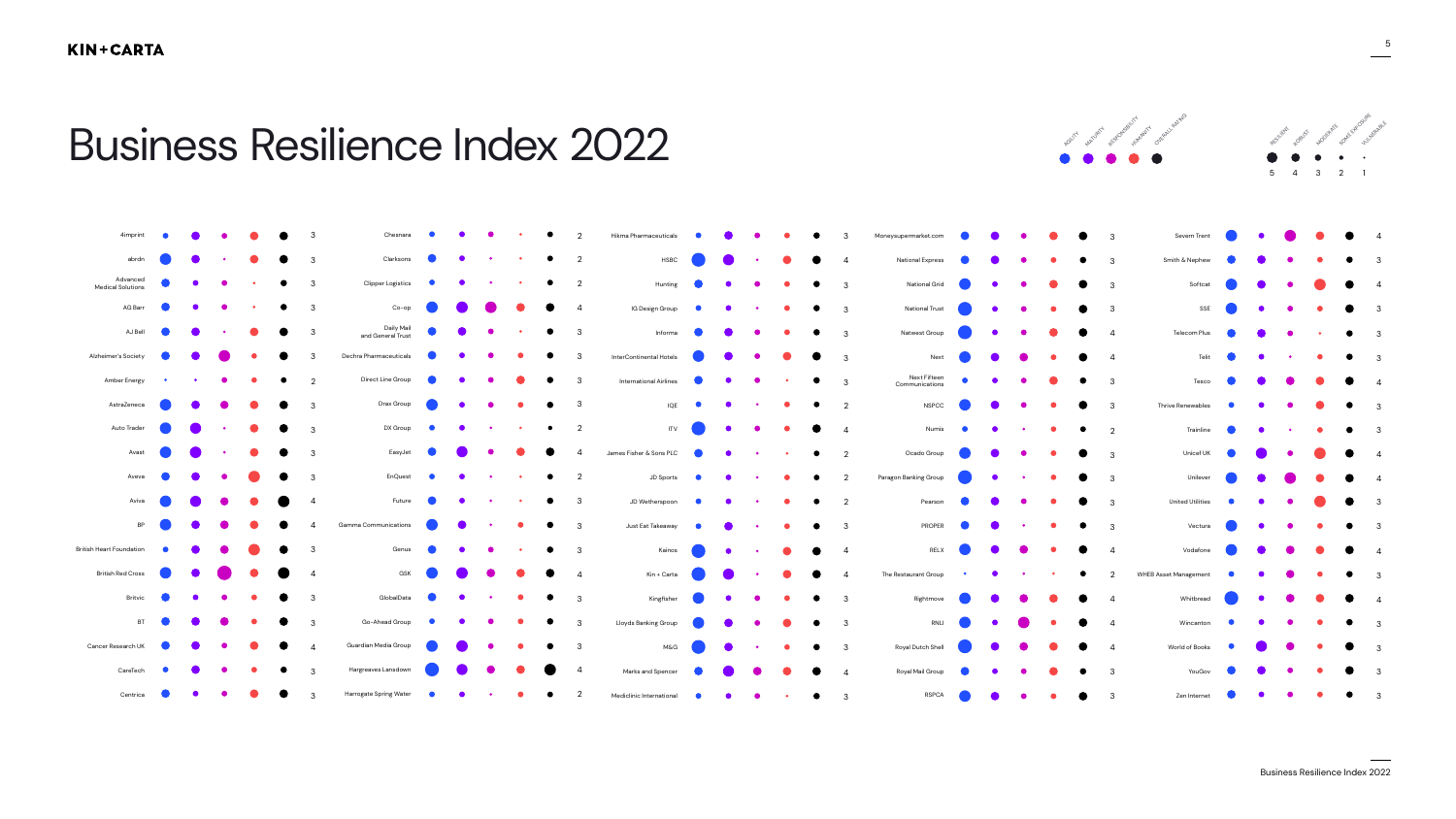6

Business Resilience Index 2022

## <span id="page-5-0"></span>Executive Summary

### Building trust with stakeholders

When we assess the whole Index, we see a clear theme amongst the winning organisations: they are all investing in developing consistency and trust with a human focus on customers, employees and stakeholders. The four companies with the highest overall scores – (1) British Red Cross; (2) Aviva; (3) GSK and (4) Hargreaves Lansdown – are driven by purpose, their success founded on consumer trust. Companies with high Maturity (digitisation, connectedness and visibility) and Humanity (human-centricity, human tone of voice) are more easily able to create consistent platforms to ensure all customers receive joined-up experiences between offline and online channels, which ultimately cements brand trust, loyalty and advocacy.

Purpose-led, dependable companies benefit from a reputational advantage that decreases customer (and employee) acquisition costs, increasing brand value over time. When high levels of trust are achieved, a hard-to-emulate virtuous cycle is created; customers advocate and employees contribute disproportionately more, enabling collaborative innovation and breakthrough performance.

Organisations need to perform across all the key dimensions of resilience to survive turbulent times and must recognise that consumer trust can be won and lost at any moment. True resilience is in the ability to adapt to the changing criteria of that trust.

### Average scores by industry

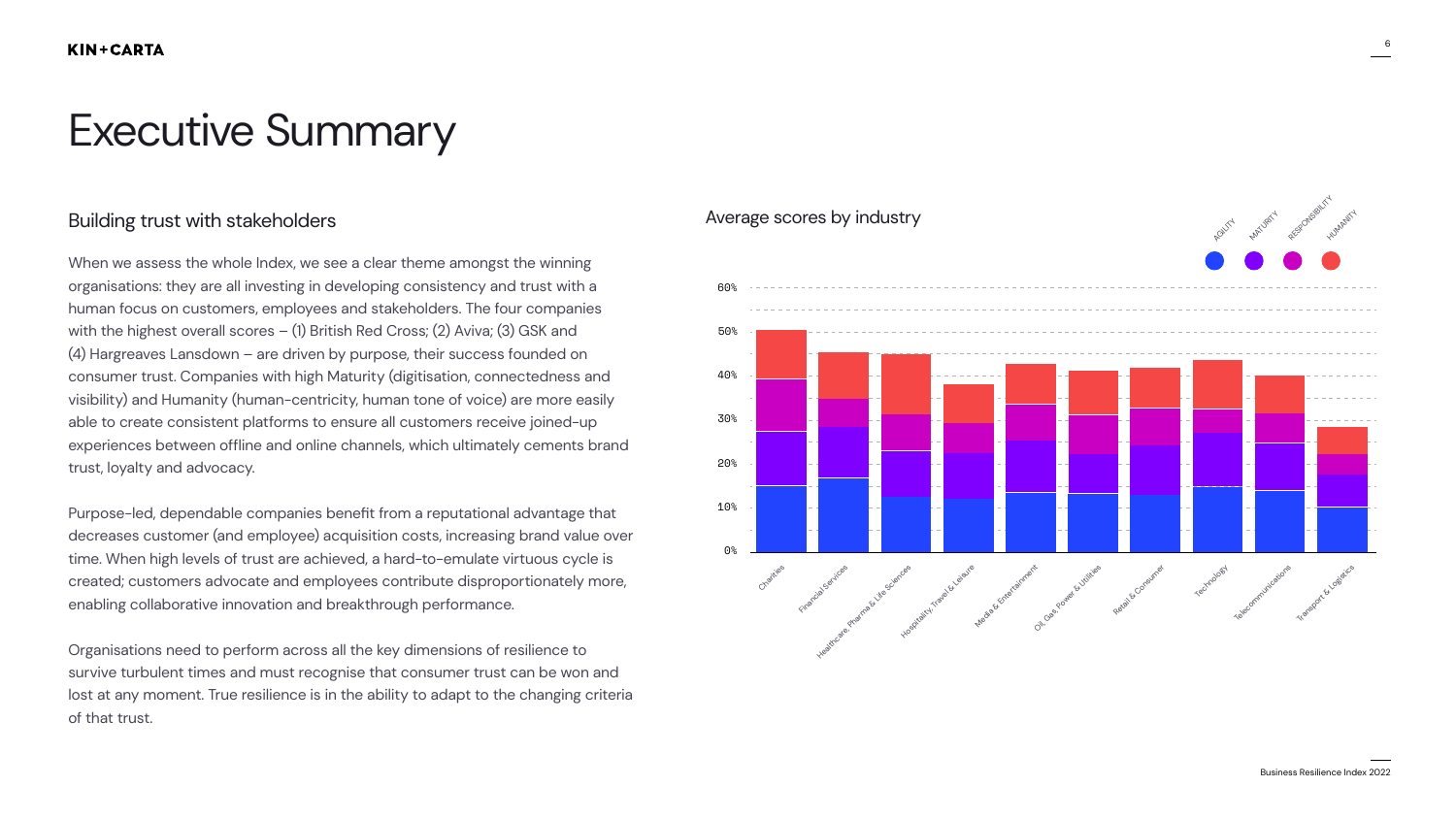7

but it's clear that consumer expectations of the technology businesses they deal with are rising. These expectations of responsible business are moving out of the B2C limelight and onto the B2B agenda. The Transport & Logistics and Technology sectors, which came last in Responsibility in this year's Index, need to prepare themselves for a rapid rise in pressure from customers and stakeholders alike. The same applies to the organisational approach to the Humanity dimension; the high expectations for inclusivity, equality and respect that are commonplace in the Consumer Technology sector are now transforming outlooks for B2B organisations. Customers, employees and stakeholders are rightly expecting the same slick, intuitive, inclusive experiences as they receive in the consumer world, so B2Bs are under pressure to live up to higher standards.

### Investing in the right areas

In last year's Index, we found a delightful correlation between 'best place to work' and Responsibility factors. Those that make the right investments in Responsibility can enjoy increased employee retention, creating a multiplier effect. Businesses should balance their investment across resilience dimensions to capitalise on these effects, while doubling down where they can gain a competitive edge.

### KIN+CARTA

### Prime time for taking Responsibility

The lowest scores in this year's Index are for Responsibility. This is a critical focus area for all businesses if we are to meet the new regulatory targets around CO2. We can see that it is the primary concern for many consumers, with a vast 79% of them believing "Businesses have a responsibility to invest in becoming more sustainable and environmentally friendly." (Kin + Carta Consumer Research Sept, 2021). Public companies are committing to change in response to increased pressure from stakeholders, but the outcomes of this change remain to be seen.

As global interest in Responsibility rises, we're beginning to see interesting initiatives in search of potential solutions stemming from private wealth. In April 2021, Elon Musk and Peter Diamandis launched a \$100m XPRIZE<sup>2</sup> competition for entrants to develop sustainable ways to remove carbon from the atmosphere, and companies like Climeworks<sup>3</sup> are enabling individuals to subscribe to have their personal carbon emissions sequestered. It's clear there is consumer demand for carbon positive products and services, so the pressure is on for businesses to deliver.

Tech giants are rallying to support the World Health Organisation's effort and railing against misinformation (putting a temporary pause on the predicted 'techlash'), Agility and Maturity provide the platform for leaders to build resilient channels and processes to ensure rapid responses to change. For instance, when customer value shifts, for instance, Agile businesses are able to adapt and reinvent at almost a moment's notice. Indeed, seismic shifts in business and operating models can be swift; in direct response to the urgency of the pandemic, we have seen unprecedented levels of co-operation, collaboration and creativity across industries (just look at how the Public and Private sectors worked together to deliver vaccines), so we know that change can happen literally overnight.

The pandemic has opened as many doors as it has closed, accelerating the digital transformation of many businesses. Beyond that, though, it has reconfigured the role of organisations in society: people trust and expect that businesses contribute towards common goals. People expect that businesses are doing and will do the right thing for them and the planet ,not just for profit.

It's time for businesses to go beyond flirting with Environmental, Social and Corporate Governance initiatives towards purpose-driven action, demonstrating (and not just claiming) that they are a force for good. It's time for businesses to safeguard not only the financial and professional growth of their employees, but their mental and physical wellness.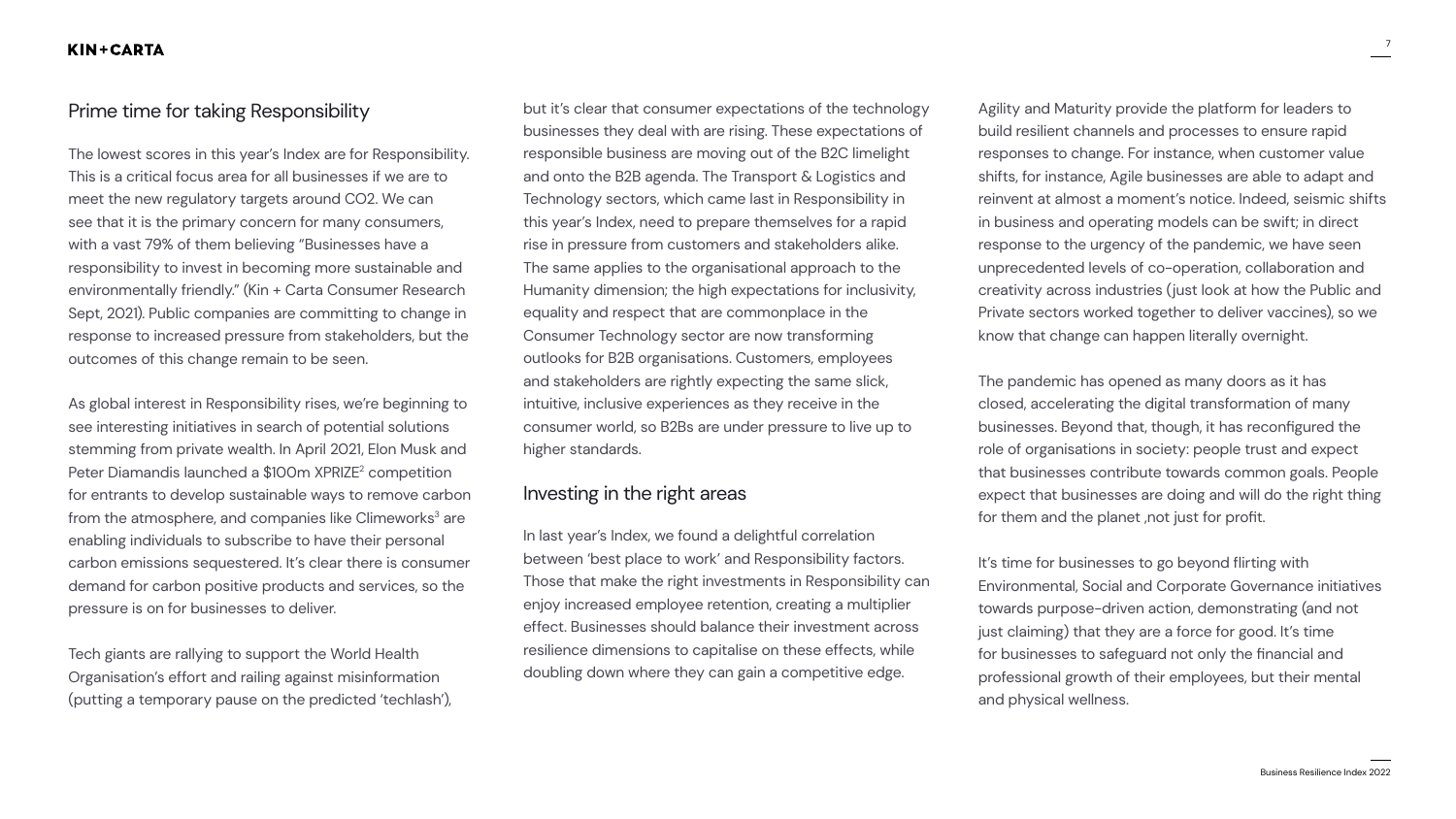Agility is assessed across multiple markers to determine where businesses are displaying evidence of:

- Agile ways of working  $\mathbb{R}^{\mathbb{Z}_2}$
- Ability to pivot  $\mathbb{R}^n$
- Continuous learning  $\mathbb{R}^+$
- **Broad diversified reach**  $\mathbb{R}^+$

 $\sqrt{2}$ 

# <span id="page-7-0"></span>Agility –

Average score across 100 organisations:

55%

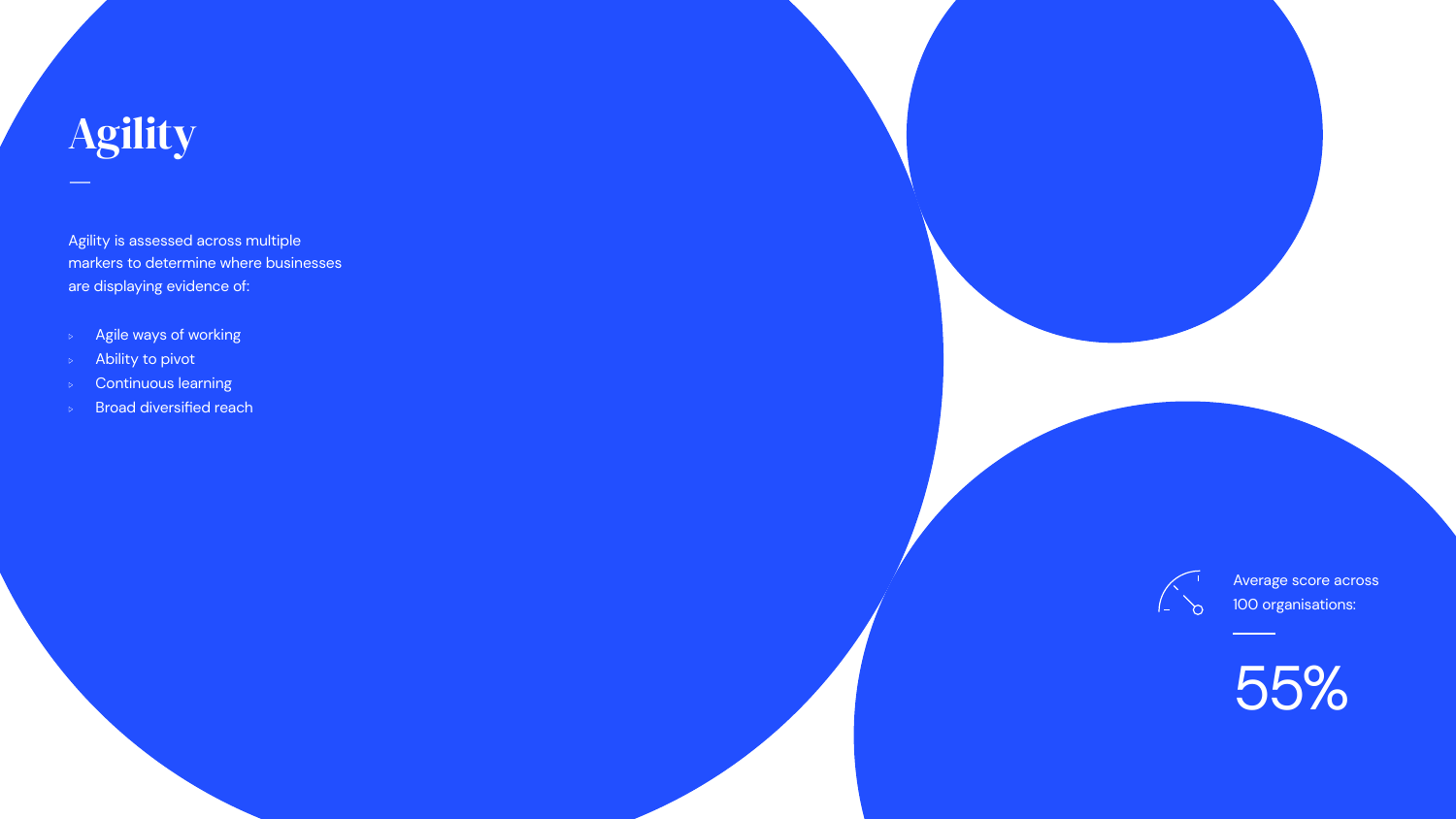# **Agility**



Business Resilience Index 2022

Organisational Agility is a marker of how able a business is to transform when either the world demands it or internal leaders have the vision to adapt ahead of the curve towards a changing future. Those that had flexibility as both a mindset and a way of being before the pandemic were able to navigate one of the trickiest timelines in recent history. Those that hadn't embraced Agile practices not only struggled to stay on their feet this year and last, but also fell behind on opportunities to bolster their business models for a future that looks more changeable than ever.

Our analysis shows that businesses in the Financial Services industry are winning thanks to a focus on experimentation and recruiting for Agile skills. Having already been through a crisis in 2008, they perhaps had a head start on most, with increased scrutiny and regulation ensuring resilient business practices became the norm rather than the exception. Agility is only one part of our resilience score, of course, but it is perhaps the best indicator of how prepared for the unexpected an organisation might be in this new world.

### Agile ways of thinking and working

Commitment to Agility is clearly evident in the Financial Services and Technology industries, with average scores of 67% and 58% respectively. Every business with a score of 4 or 5 demonstrates all the hallmarks of a modern approach to listening and experimentation, which means they can test, learn, iterate and adapt at pace with the customer front-of-mind at all times. Quick decision-making has helped them not only survive, but also create a platform for growth, from hiring a flexible workforce to diversifying products and services.

### During the pandemic, Amazon offered its employee-focused telemedicine service to other businesses. The National History Museum increased accessibility and created a global audience for its digital products by pivoting to online experiences, enabling access to those who could not visit the physical museum. Even in the heavily impacted Aviation industry, Emirates demonstrated Agility by successfully pivoting to freight and adding smaller jets to its fleet to serve more business customers.

Moreover, it was one of the first airlines to add on-site rapid COVID-19 testing to its checkin process for passengers in Dubai, fronting the added costs of government checks so its passengers had peace of mind.

Our assessment shows that Agile ways of thinking and working are built into the business practices of the leading pack. All of those with top scores use an Integrated Reporting Framework, which allows effective and productive allocation of capital while supporting accountability, stewardship and integrated decision-making for value creation over the short, medium, and long term. At the time of analysis, our strongest performers were actively hiring people with Agile and DevOps skills, demonstrating investment in these skills in-house to enable more robust ways of working and more frequent technology releases in the wake of the pandemic.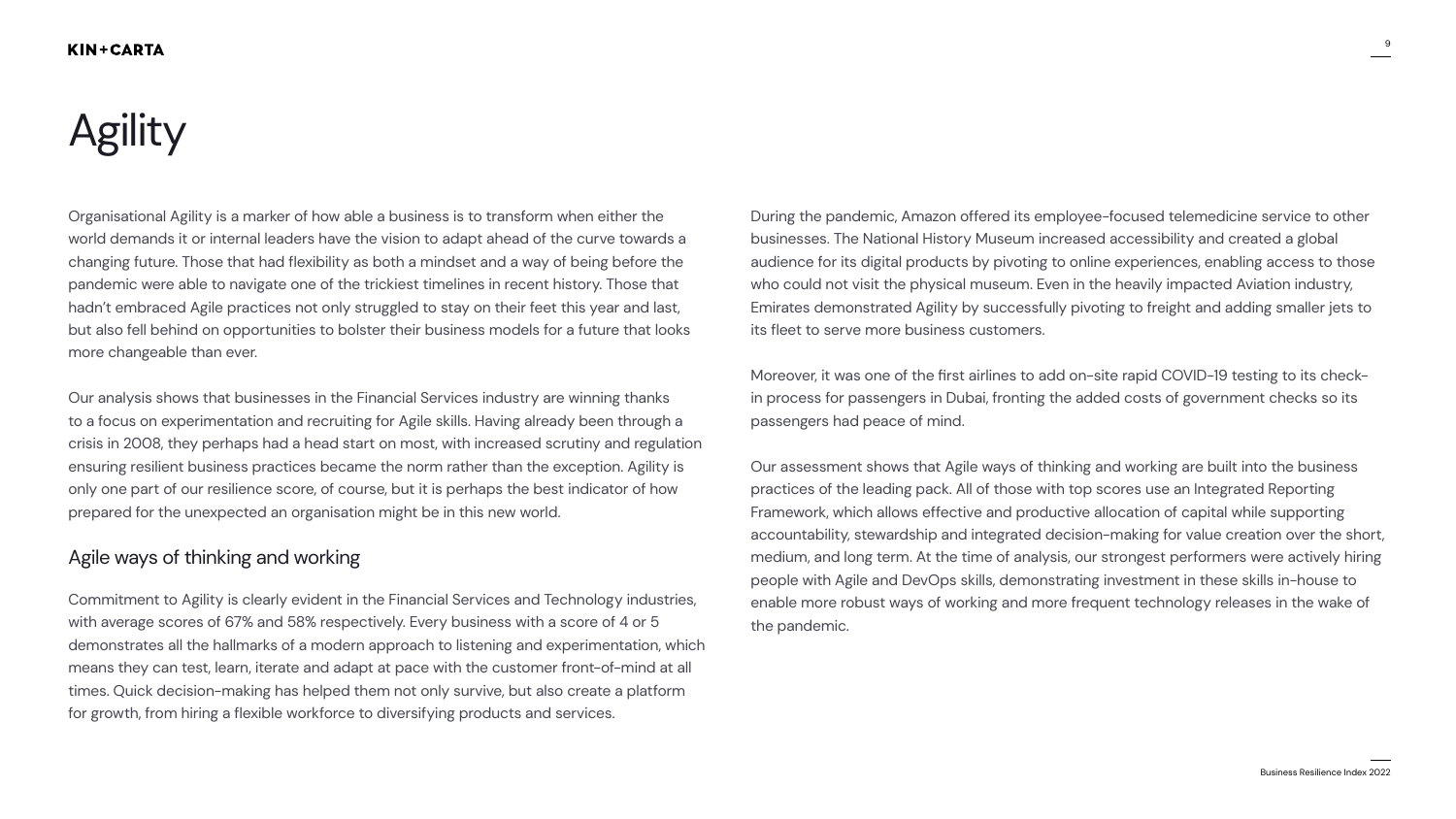

### Adapting with DevOps adoption

The pandemic has accelerated the digital transformation of most businesses and those that saw themselves as software companies had a head start. Never have Microsoft CEO Satya Nadella's words been more prescient; his claim that "Every company is now a software company" is supported by the fact that the business practices of software companies are being embraced by our top scorers.

Adopting DevOps practices is one of the key ways we've observed businesses shifting to more digital release models. In 2020, an Atlassian survey $4$  of 500 developers and IT decision-makers found that 90% of respondents said DevOps had a direct positive impact on business metrics, indicating its impact on the top and bottom line.

There are four key DevOps-related metrics that help determine the performance of a software development team:

| Lead time:              | The time it takes from code committed to running in production;                      |
|-------------------------|--------------------------------------------------------------------------------------|
| Deploy frequency:       | The regularity with which code is deployed to production;                            |
| Time to restore:        | The time it takes to restore service to users if an incident or<br>defect occurs;    |
| Change fail percentage: | The percentage of changes to production that result in degraded<br>service to users. |

Low-performing organisations are those that rarely release value to their users and, when they do, they deliver many changes at once, often creating a negative user experience as a result. High-performing organisations are those that are nimble enough to rapidly respond to changing customer needs thanks to resilient business practices.

DevOps is a movement that aims to improve the reliability of services and increase the productivity of software development teams. Organisations must take it into their workflows to be able to pivot quickly during testing times and become operationally resilient. Through the introduction of new automation tools and the development of a continuous delivery pipeline, Vodafone is now able to easily and independently build new environments, test code and release valuable software far more frequently than before. It was a top-10 organisation in this year's Index, with an overall score of 54.7% as the eighth-most resilient business. This included an Agility score of 68%, which was its highest-rated category.

#### **Vodafone's DevOps adoption has led to a huge uplift in the regularity of releases**

A great example that highlights the value of adopting DevOps practices is the recent Vodafone transformation. The company was struggling to deliver value at speed, with many development teams attempting to work in parallel across inflexible, monolithic digital architecture.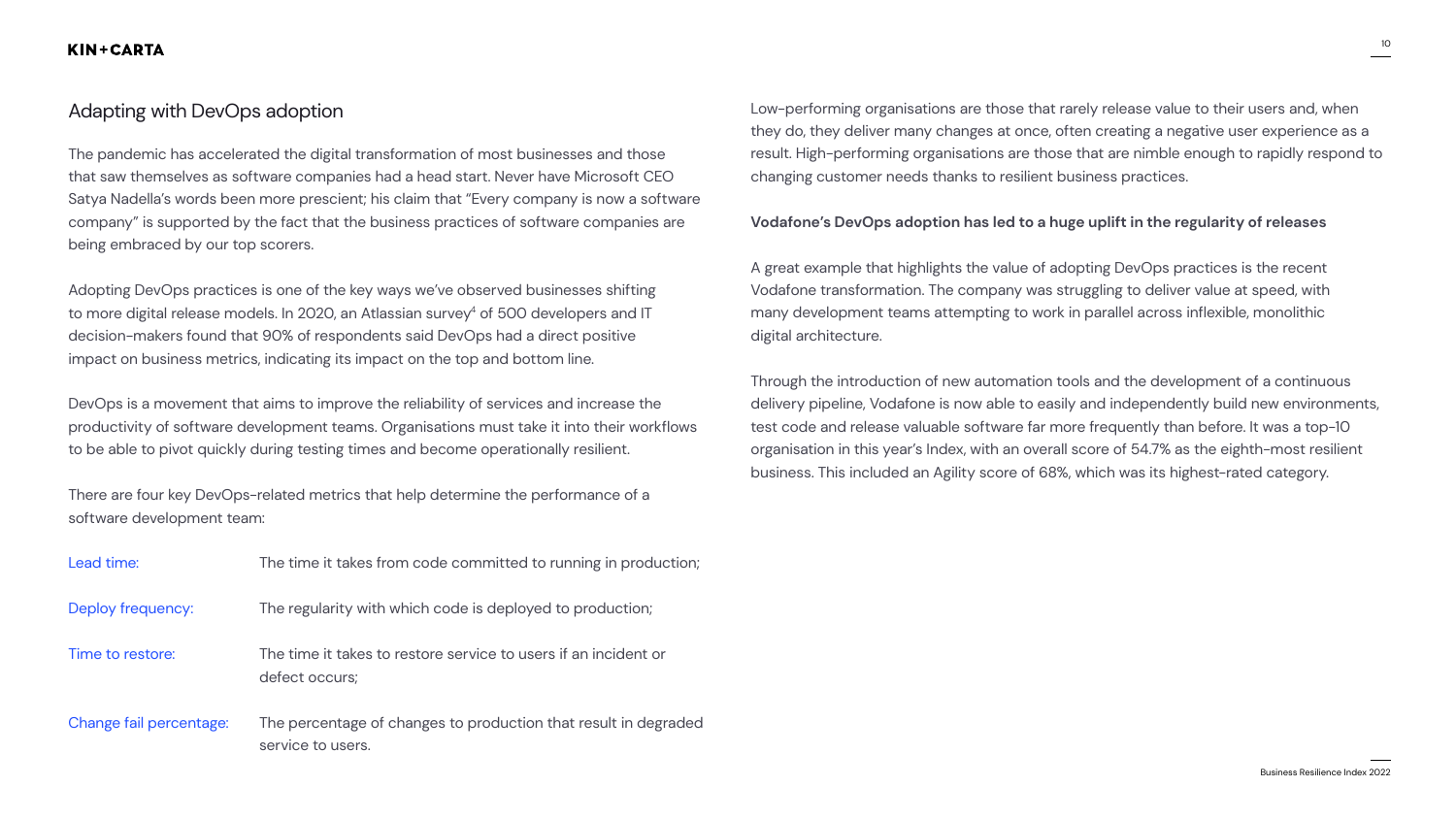11

### KIN+CARTA

#### **Making small, incremental changes in your journey to DevOps adoption**

There are many simple ways you can start to embed DevOps practices into your organisation to improve business operations at every level. Whether they are technical practices that optimise pipelines or boardroom practices that improve the speed of decision-making, the mindset shift can have a drastic impact:

Technical: Build quality into your pipeline via automation, minimising errors.

- Process: Make tasks small and limit work in progress. Focusing on one small thing at a time ensures that work flows through your process more efficiently, bottlenecks are exposed and reduced, and waste is minimised.
- Culture: Create a climate for learning within your organisation. Whether it's advocating for an employee training budget or organising regular lunch-and-learns to share expertise, creating a learning culture is vital for ongoing improvement and development.

### Taking responsibility (or not)

The top-four performers in Agility are all in Financial Services - HSBC, NatWest, M&G and Paragon - but their high scores aren't consistent across the other areas of the Index. In fact, none of them score a 5 for any other resilience performance indicator. HSBC, for instance, scores a 5 in Agility and a 4 in both Maturity and Humanity, but receives a 2 in Responsibility due to low scores in closing the gender pay gap, demonstrating public leadership on climate change and triple bottom line thinking (Triple Bottom Line is an organisational approach that balances social, environmental and financial outcomes in decision-making). top skills such as analytical thinking, creativity, leadership and social influence<sup>5</sup>. Those businesses that have a clear strategy to nurture and grow their human and intellectual capital are at a clear advantage, especially during a time of high employee attrition in 'The Great Resignation'. Ultimately, retention of staff and addressing new human and intellectual resource needs will allow businesses to adapt more rapidly to changing circumstances in the future.

True resilience requires a balanced approach across all areas of a modern organisation; being operationally Agile will have little impact if a recruitment strategy is socially prohibitive and exclusionary. To that end, some of the scores in this year's Index indicate there is much work to be done if the actual potential of an Agile business model is to be realised.

### Becoming Agile on every level

Getting the balance right means embedding Agility at every level and removing the barriers to listening, testing, iterating and pivoting so an organisation can respond when the world needs it.

We saw the importance of this preparedness during the COVID-19 pandemic, when diversification was thrust upon businesses all over the world. As they tried to find ways to adapt and survive, it was a stark reminder for many organisations that people and processes need to be prepared for timely pivots if they are going to survive downturns and turbulent times.

This means investing in upskilling and reskilling to build Agility into different parts of the business - and it's now a more pressing need than ever. The World Economic Forum recently predicted that the COVID-19 pandemic accelerated the need for immediate reskilling, indicating that some 50% of all employees will need to be retrained in the next four years in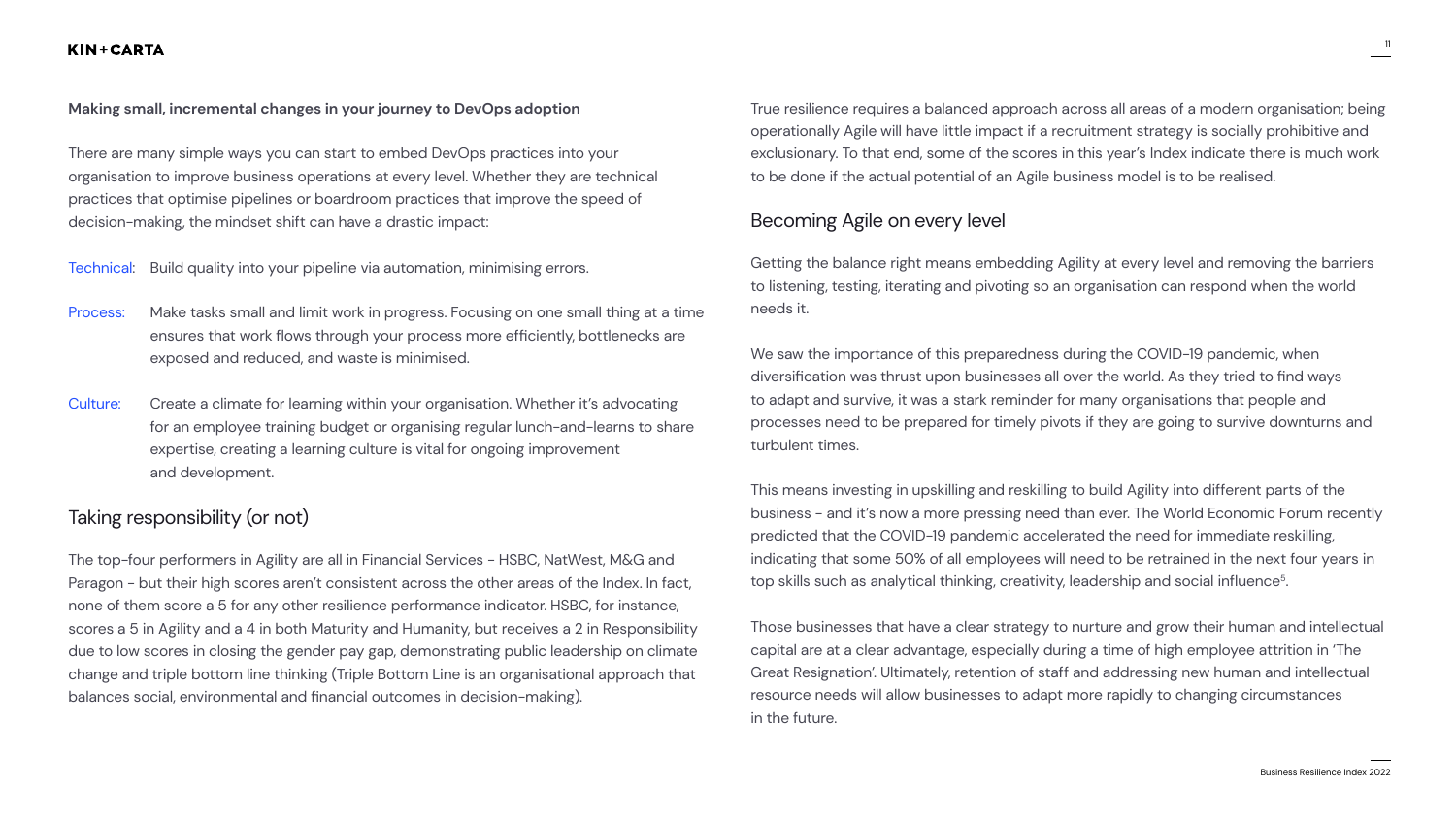### 3 key takeaways on Agility for your business:

1 2 3

Build **Agile ways of thinking and working** into your business practices to enable you to **diversify products and services** in preparation for future storms. Make incremental steps towards **DevOps adoption** to improve the **reliability** of your services and **productivity** of your software development teams; apply the tenets of DevOps (release early and often, learn quickly) to business change.

**Connect the dots** between your resilience indicators; don't sacrifice Responsibility for Agility, for instance, but instead find ways to **improve them in tandem.**

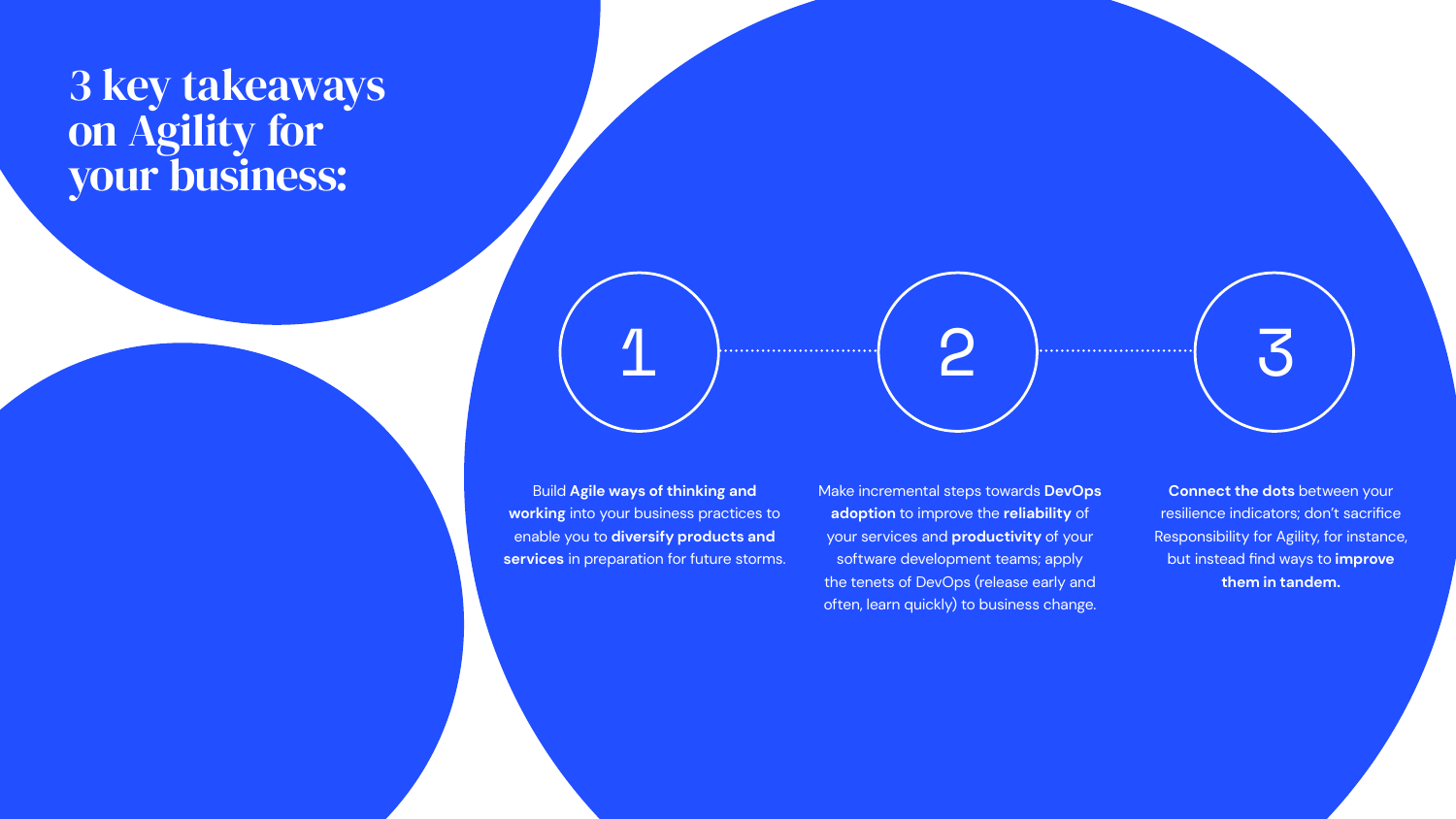Maturity is assessed across multiple markers to determine where businesses are displaying evidence of:

- Digital Maturity  $\mathbb{R}^{\mathbb{Z}^{\times}}$
- Brand Maturity  $\mathbb{R}^+$
- Organic Visibility of Online Presence  $\triangleright$
- Organisational Connectedness  $\mathbb{R}^+$



Average score across 100 organisations:

# <span id="page-12-0"></span>Maturity –

44%

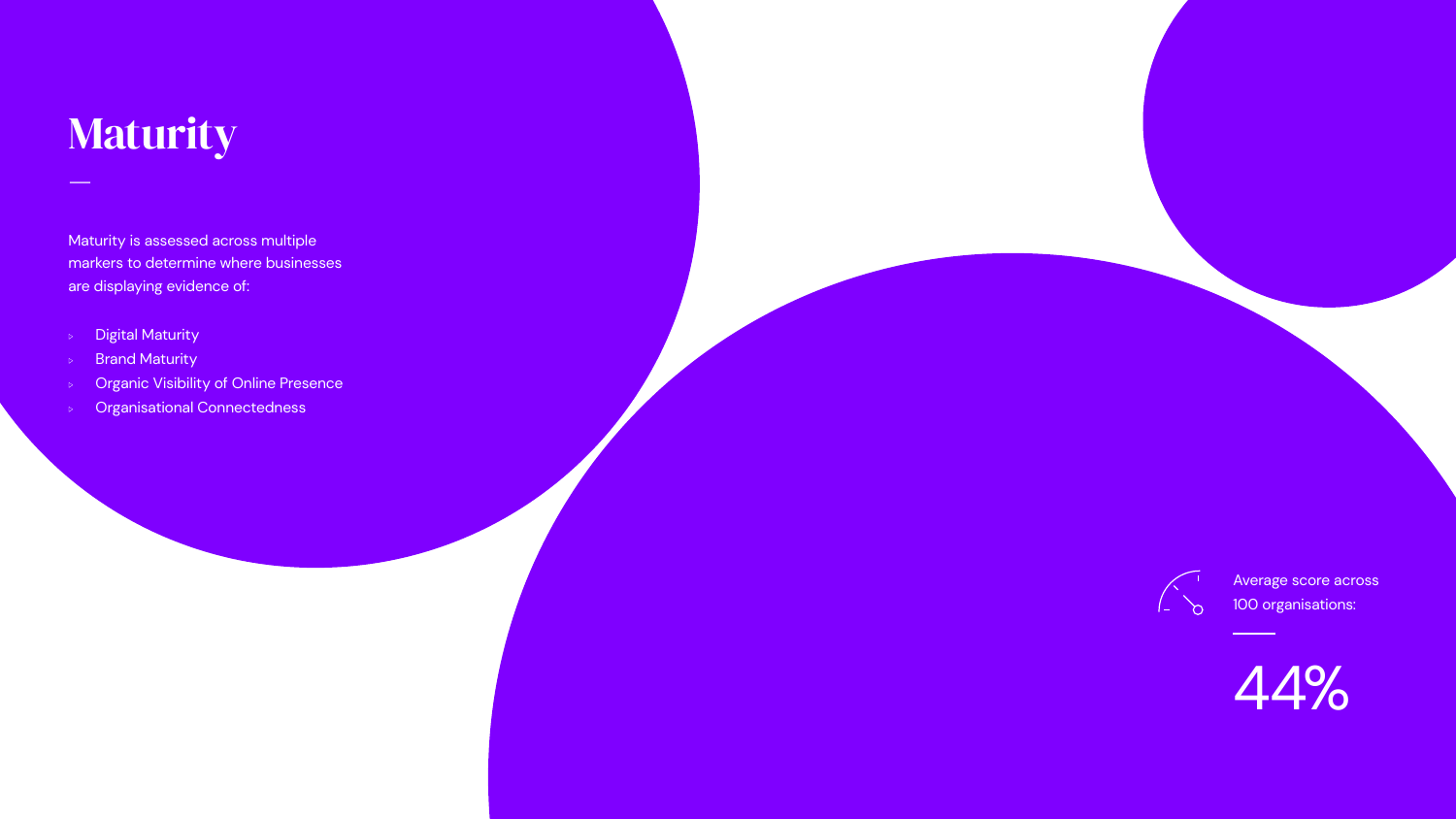# **Maturity**



A mature business is one that understands its role in the world and can execute it seamlessly across channels and systems because its people, processes and technologies are interconnected and enabled at every level.

Digitally mature workforces are enabled when their experiences are underpinned by modern, flexible architecture, instead of being inhibited by legacy systems and disconnected data. It's why we've seen many leaders investing heavily in company-wide digital experiences in recent years to adapt and respond to change, attract and keep new staff as well as customers in the process.

The pandemic accelerated investment in cloud technology, remote working solutions and data enablement strategies, but is the potential of these investments actually being realised or are businesses stumbling as victims of short-termism?

### Design systems can unlock value

The vast majority (89%) of the consumers we surveyed agree or strongly agree "It's important that a website or app is laid out in a clear way, and feels intuitive/familiar," (Kin + Carta Consumer Research, September 2021) demonstrating the imperative for businesses to adopt design systems that support their brand presence across all channels.

Over 76% of the Indexed businesses that rank 4 have clear evidence of a comprehensive design system that allows them to present an efficient and coherently designed online experience to the world. By contrast, only 11% of those ranking 3 or lower across all industries display the same systematic approach.

One of the greatest gulfs in the Maturity of digital leaders is in how deliberately their digital presence is designed and connected, from experience to data and technology. Being able to think globally and act locally across digital channels is underpinned by the presence of a clear design system, ensuring customers can intuitively navigate. The tech giant's algorithm prioritises mobile versions of content over desktop when delivering search results to users; as confirmed back in 20186, the speed at which those pages load is officially a direct ranking factor in mobile search. That means the scores of businesses across all industries that only manage 50% of the industry benchmark for page load speed are missing out on reams of visitors and potential customers every month; slow mobile pages rank lower and, therefore, have lower visibility and fewer clicks.

### Getting up to speed with mobile

Despite Google's year-long transition to mobile-first indexing in search, which was completed in September 2020, many well-known brands in the Index are still not performing well in terms of mobile load speed.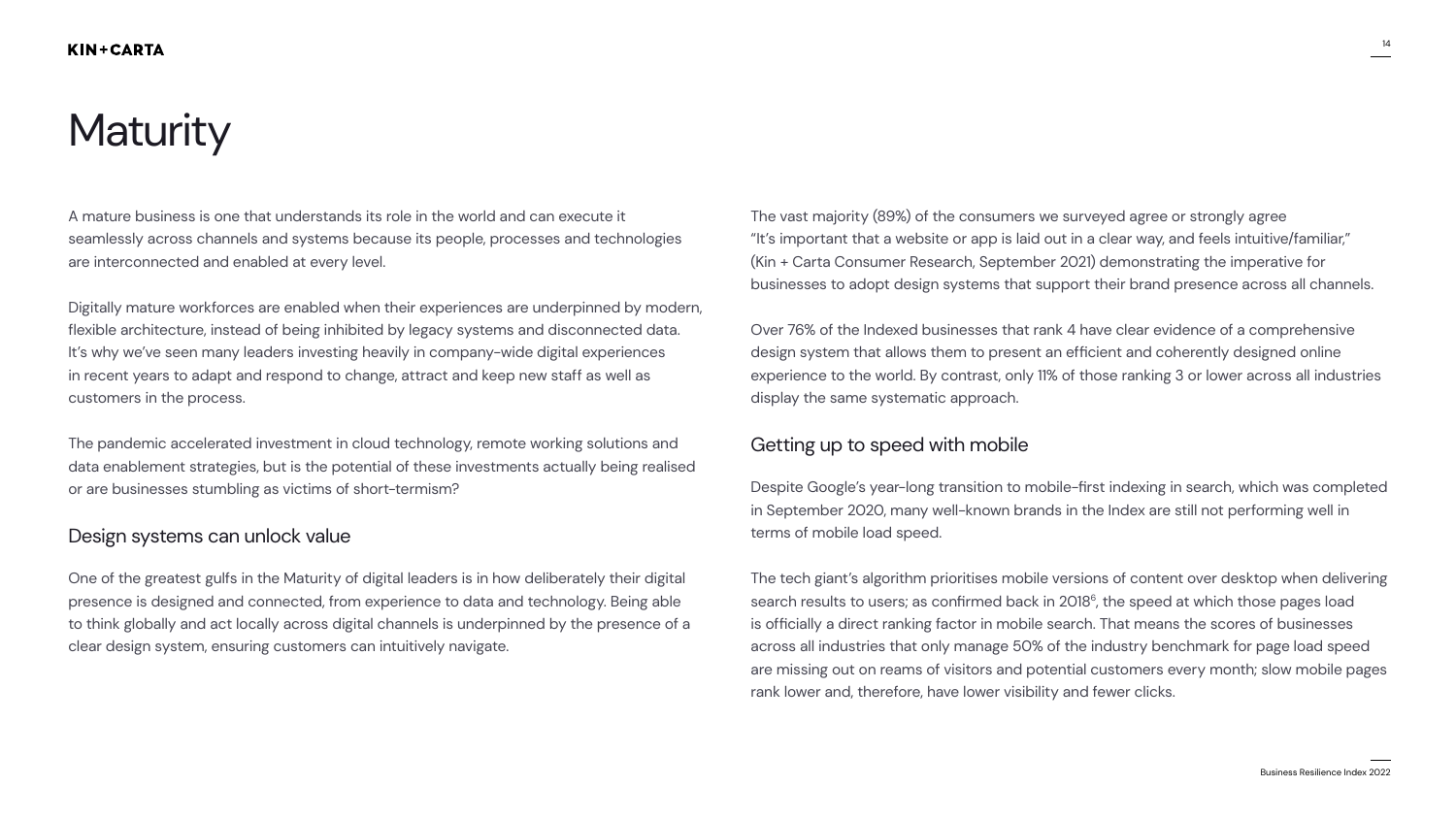

It's remarkable that 38% of businesses scoring 5 or 4 in Maturity and 41% of those scoring 3 or 2 are falling short with their Mobile Load speed. Compare that with the 97% (5 or 4) and 91% (3 or 2) that exceed the industry benchmark for Desktop Load speed and you can see that it's a huge opportunity for businesses to improve their resilience, reach and ultimately their Maturity by focusing on the long-term benefits of SEO.

This marker may seem unimportant or too technical at first glance, but it can be evidence of a connected organisation that understands the impact that one department can have on the next. The heavy files and pixels required to achieve Advertising's vision, for instance, might have an adverse effect on the mobile commerce experience, so an immature business that lacks such connectivity can frustrate and lose customers. Businesses that systematically optimise this balance in favour of customer experience (CX) open up more commercial opportunities and engender trust as a result.

Loading...



The drop off rate for every second a customer has to wait for an experience to load:

| Page load speed by device - Industry by industry |                                                     |                                                             |  |  |  |  |  |  |  |
|--------------------------------------------------|-----------------------------------------------------|-------------------------------------------------------------|--|--|--|--|--|--|--|
| <b>Industry</b>                                  | Mobile Load speed %<br>(against industry benchmark) | <b>Desktop Load speed %</b><br>(against industry benchmark) |  |  |  |  |  |  |  |
| <b>Charities</b>                                 | 16.72%                                              | 66.77%                                                      |  |  |  |  |  |  |  |
| <b>Financial Services</b>                        | 23.15%                                              | 65.49%                                                      |  |  |  |  |  |  |  |
| Healthcare, Pharmaceuticals<br>& Life Sciences   | 35.08%                                              | 70.09%                                                      |  |  |  |  |  |  |  |
| <b>Hospitality, Travel &amp; Leisure</b>         | 22.29%                                              | 55.66%                                                      |  |  |  |  |  |  |  |
| Media & Entertainment                            | 18.24%                                              | 68.25%                                                      |  |  |  |  |  |  |  |
| Oil, Gas, Power & Utilities                      | 20.90%                                              | 45.95%                                                      |  |  |  |  |  |  |  |
| Retail & Consumer                                | 19.29%                                              | 65.49%                                                      |  |  |  |  |  |  |  |
| Technology                                       | 22.80%                                              | 68.25%                                                      |  |  |  |  |  |  |  |
| <b>Telecommunications</b>                        | 8.36%                                               | 58.41%                                                      |  |  |  |  |  |  |  |
| <b>Transport &amp; Logistics</b>                 | 8.36%                                               | 50.10%                                                      |  |  |  |  |  |  |  |

Source: [Think with Google UK](https://www.thinkwithgoogle.com/intl/en-gb/marketing-strategies/app-and-mobile/mobile-page-speed-new-industry-benchmarks/) Source: developers.google.com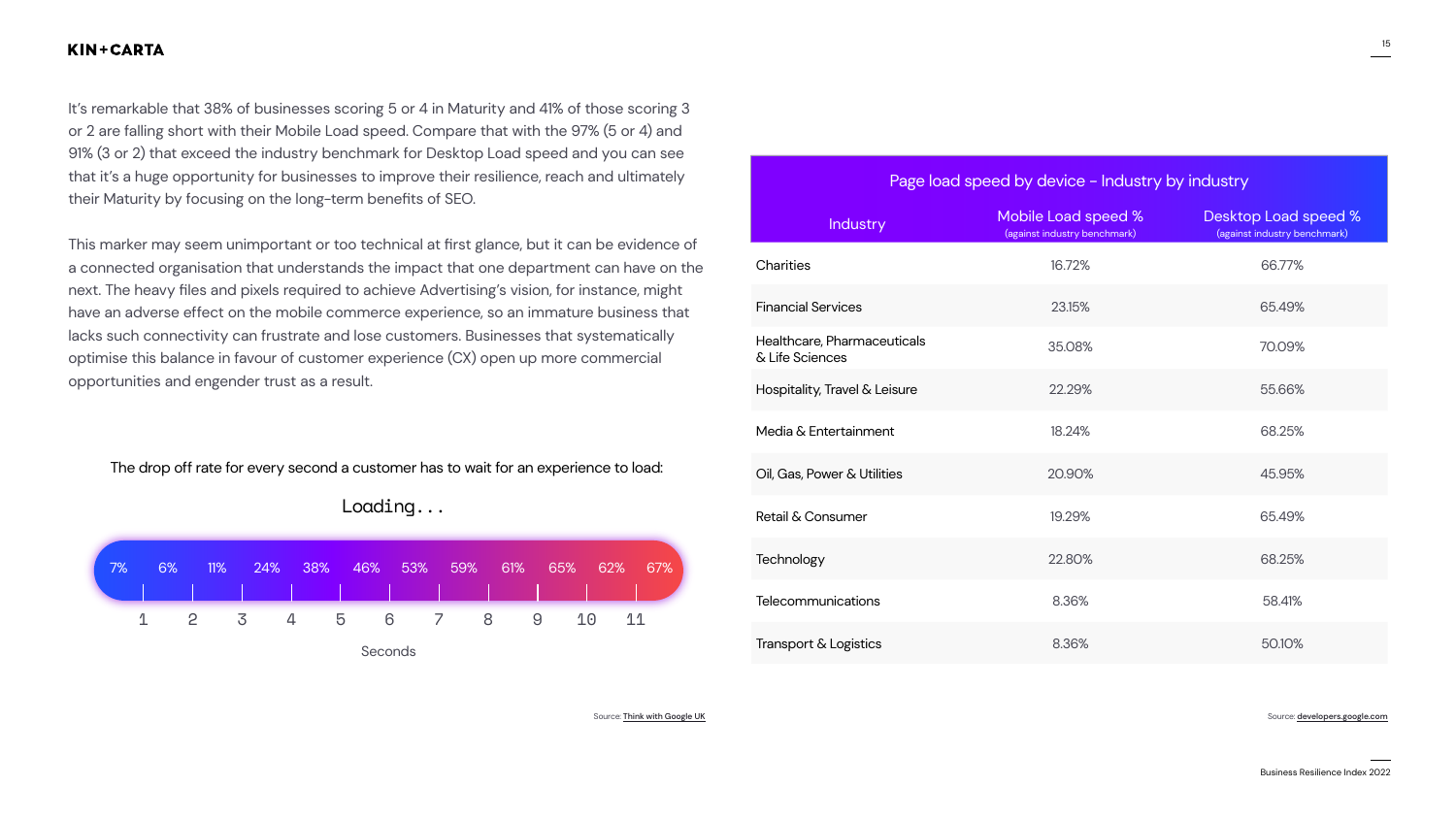16







It is clear that it's not just the physical environment in today's world that can cause disruption to businesses. A 2020 survey of infrastructure and operations leaders revealed that 76% experienced an incident during the previous two years that required an IT disasterrecovery plan and 50% experienced two such incidents<sup>7</sup>.

### **KIN+CARTA**

### Antifragile technology enablement models and why they're important

Bertrand Russell's concept of antifragility<sup>8</sup> is based on processes that absorb, withstand and emerge from high-stress events that, in today's world, would otherwise destabilise fragile organisations. This risk can be mitigated in modern organisations through baking in processes such as pre-mortems (Astro Teller's famous approach to stress-testing new ideas by trying to kill them before launch) and Chaos Engineering<sup>9</sup> (a disciplined approach to identifying failures before they become outages). By proactively testing how a system responds under stress, you can identify and fix failures before they end up in the news.

Risk often resides outside the borders of traditionally understood businesses, so this has never been more important. Security is no longer simply about protecting internal systems; it now includes external sharing and linking into a vast, interconnected network of risk. Organisations that want to be competitive in the 2020s need to be interdependent and leverage the value (while mitigating the risk) of the businesses they are connected to instead of acting as islands.

Many leading businesses still rely upon traditional organisational approaches and legacy systems; they make smaller investments in bolt-on subsystems that inevitably become misaligned with aging platforms and render the business unable to handle the slightest sign of stress.

Digital natives, by way of comparison, embrace the power of Agile architectures and operate on antifragile technology enablement models to achieve Maturity. These models significantly reduce the probability of failure, fault or exposure and increase the opportunity to thrive and leverage broader-set technology resources, which ultimately provides flexibility and better central governance in today's digital-first world. In 2021, organisations in regulated industries like Finance and Utilities have already got themselves ahead here.



One of the difficulties within the Index is that it is impossible to measure the complete technology architecture of an organisation via an outside-in approach, so this is something we deep-dive into with proprietary month-long diagnostics programmes for organisations that want to pinpoint opportunities to enable themselves through technology. Please contact us if you would like to know more or **[complete our PulseLite survey](https://pulsesurvey.kinandcarta.com/s3/pulselite)** to get more antifragile insights for your organisation.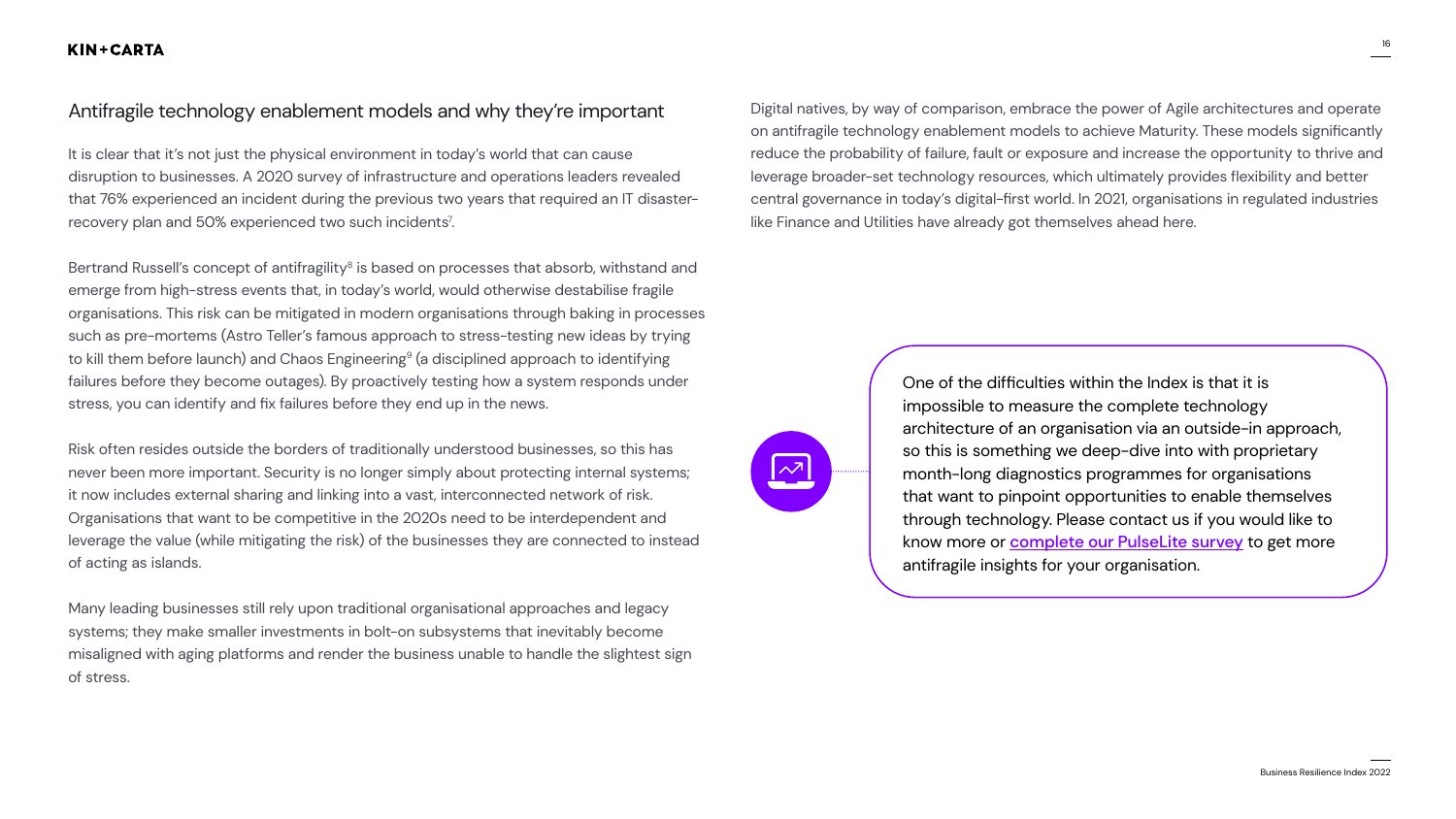

### Finding the Maturity to grow at pace

The leaders in Maturity all have something crucial in common that might seem obvious on the surface, but when it comes to business resilience, it is a self-reinforcing level of sustainability. M&S, easyJet, Co-op and Aviva are not only the leaders in Maturity but perform well in all four resilience dimensions. What they have in common is a self-reinforcing level of sustainability. This is particularly noteworthy because, unlike the higher performers in individual areas of the assessment, these four clearly display an understanding that digital success demands a holistic approach.

Regardless of industry segments, many B2C businesses have been leveraging digital for longer in order to engage their customers, which is a likely reason for their superior Maturity. Proactive B2Bs that are taking the same holistic approach to digital can create competitive advantage in growing markets; Forrester estimates that, across Germany, France, Italy, Spain and the UK, B2B e-commerce will hit €2.8 trillion by 2024<sup>10</sup>. B2B customers are buying 75% of products online and 47% conduct relevant web searches during those purchase journeys, while the experience gap is closing here, too, with 56% of B2B customers prepared to pay more for a better experience<sup>11</sup>. Digitally mature businesses are best positioned to reap the rewards of these changing habits.

We see a trend in businesses utilising advanced technologies and shifting operations to the cloud they're focusing on farsighted migrations that will not only save them money but will reduce carbon footprint and allow a positive impact on their sustainability reporting.

Businesses ultimately need to become comfortable with continuously developing their digital experiences while governing with a single, comprehensive design system that includes antifragile, best-practice processes. This approach provides organisations with a pathway towards winning in a digital-first world of connected devices, with the right practices to mitigate risk.

The importance of designing and architecting digital solutions as a collection of composable services cannot be underestimated. What's more is that it can be achieved easily when leveraging the quality and flexibility of modern solutions and cloud technology, enabling an organisation to mature and grow at the pace of digital change while having a positive effect on sustainability.

**Nick Woodley** Sustainable Cloud Architect, Kin + Carta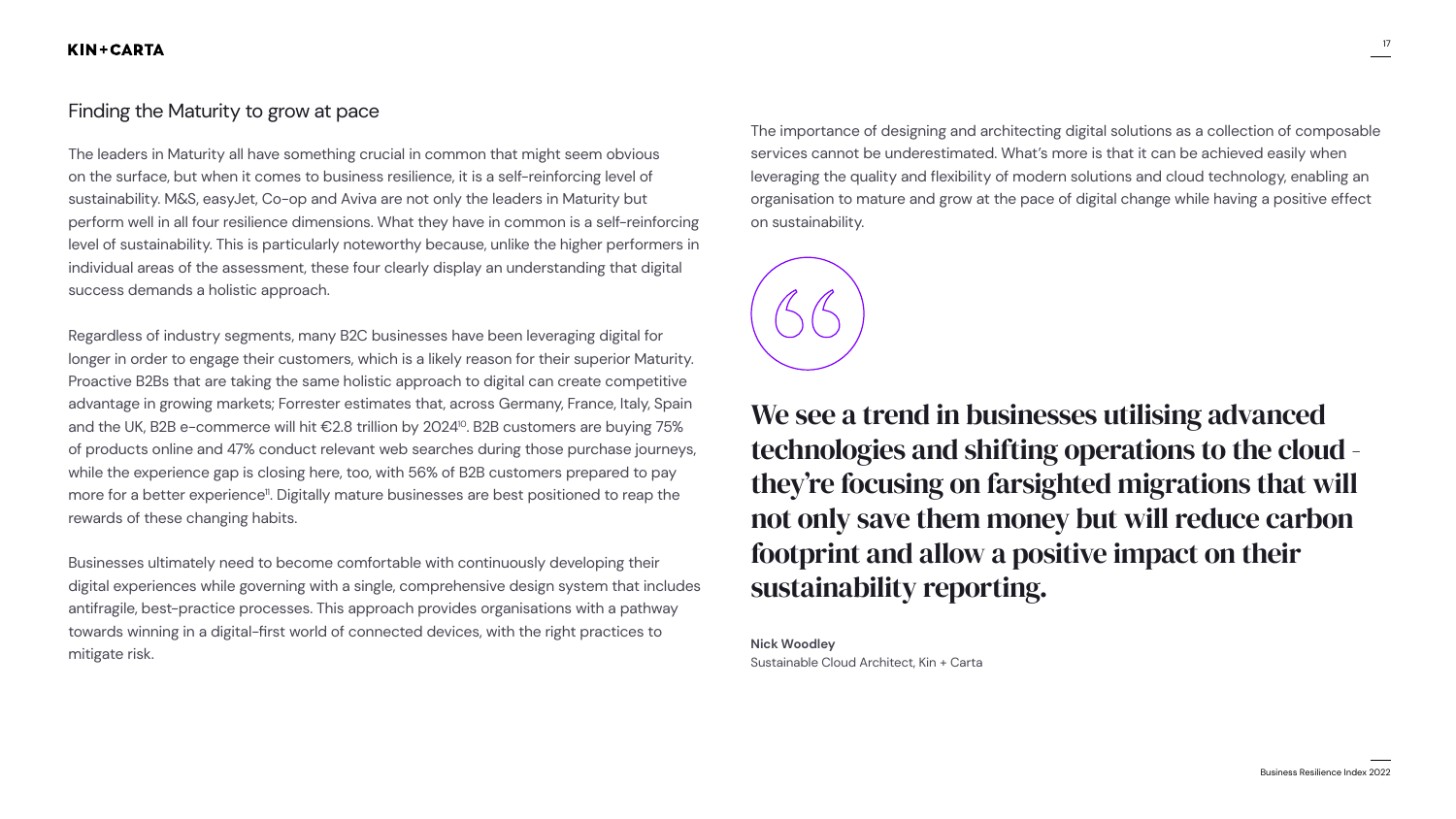### 3 key takeaways on Maturity for your business:



Invest in a **clear, intuitive design system** that leverages cloud to connect journeys for your customers and improve the Maturity of your brand experiences.

**Prioritise your customers' outcomes** with a **connected** and **balanced approach** to mobile experiences; ensure your organisational units work together to achieve this. Are you making your customers frustrated?

Embrace a cloud-based architecture to **save yourself money** as an organisation and help **protect the planet** at the same time.

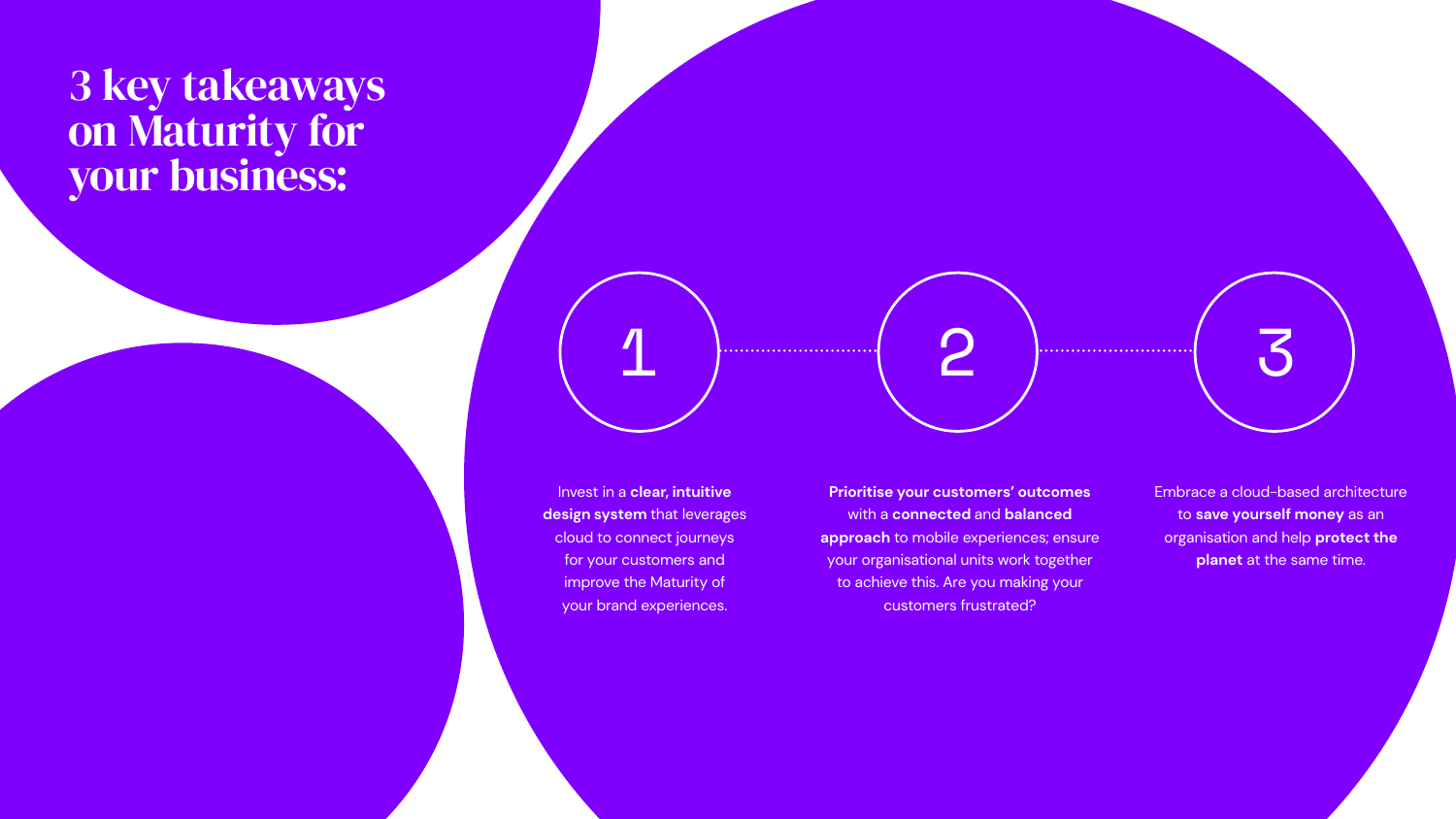Responsibility is assessed across multiple markers to determine where businesses are displaying evidence of:

- Diversity & Inclusion  $\mathbb{R}^+$
- $\triangleright$  Using business as a force for good
- Environmental sustainability  $\mathbb{R}^+$
- Impactful charity programmes  $\mathbb{R}^+$



# <span id="page-18-0"></span>Responsibility –

Average score across 100 organisations:

# 31%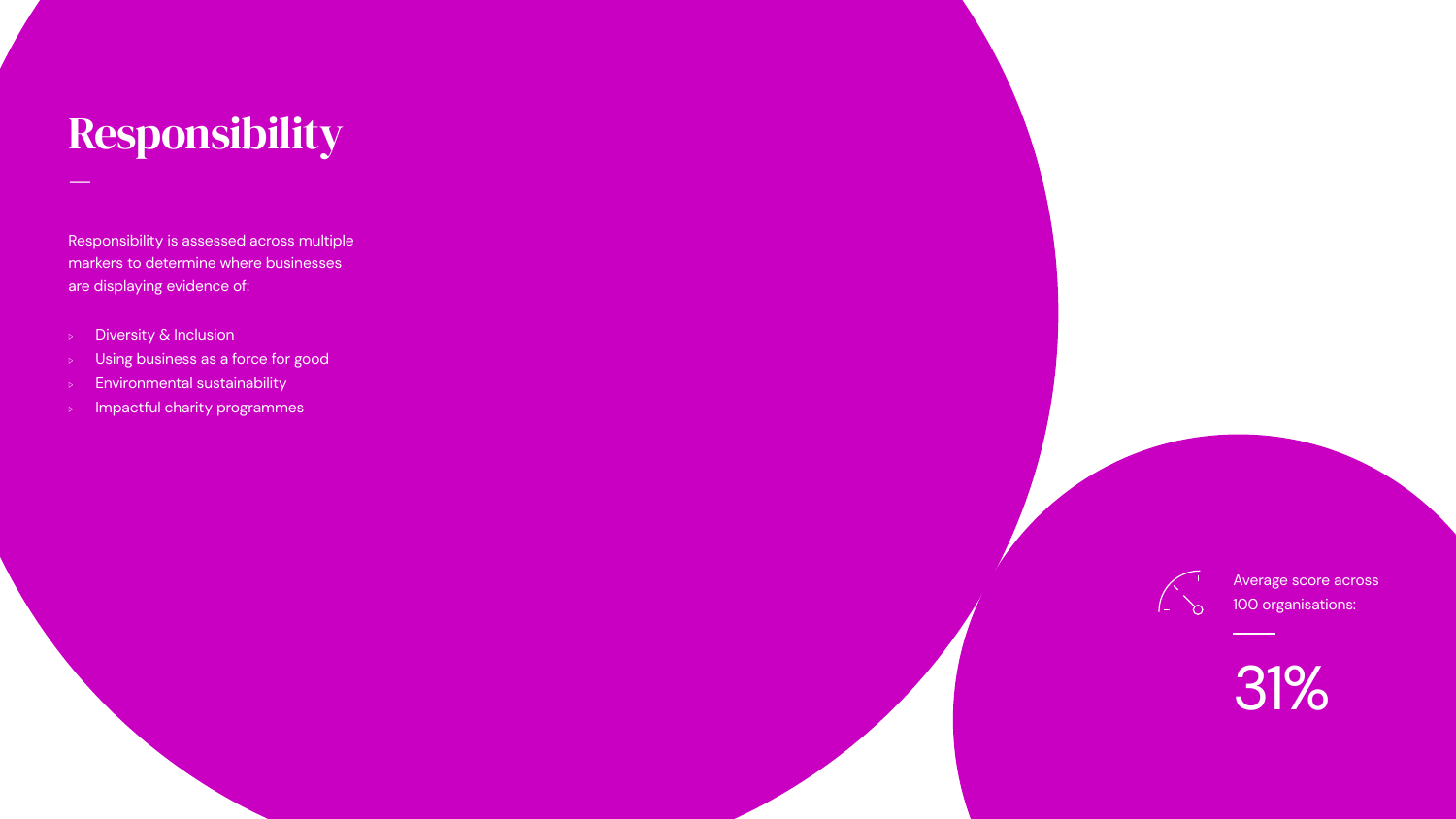

# Responsibility

'Building back better' has become a mantra across politics, business and society as we collectively emerge from a devastating pandemic, but what has this looked like for organisations in reality? For some, it has accelerated existing efforts to become more ethical and sustainable. For others, it has provided the impetus, combined with internal and external pressures, to start effecting significant change for good.

From inclusion, diversity and mental health to climate change and carbon negative ambitions, this year has produced a raft of reasons why the corporate world can and should have a positive impact on both people and planet.

It is the collective responsibility of businesses everywhere to back up words with actions and make the world a better place for everyone. Some have clear actions and goals firmly in place; look at Microsoft's detailed plan to be carbon negative by 2030, have all historical carbon emissions removed by 2050 and invest \$1 billion in a climate innovation fund. Others display discrepancies between words and actions; not a single Financial Services brand, for instance, scores on the 'leading on climate change' indicator of the Index, despite claiming to be contributing to climate action.

Our report includes consideration of diverse leadership and gender pay gap, B Corp certification, philanthropy efforts, Sustainable Development Goal (SDG) mapping, CDP scores<sup>12</sup> and energy efficiency ratings for digital estates. The results indicate the social and environmental impacts that the 100 businesses in our Index are having on the world in 2021

### .Responsible by nature

- Perhaps unsurprisingly, Charities are the top-performing sector in the Responsibility Index and feature strongly in the top 10 organisations, with British Red Cross coming out on top due to its strong performance in Diversity & Inclusion, mapping of goals to the SDGs and leading position for a charity on sustainability. Unilever, Severn Trent and the Co-op comprise the top three profit-making companies overall, which is a reflection of the reputations that Unilever and Co-op have as forward-thinking, ethical businesses (the former with its long-term purpose to make sustainable living commonplace and the latter with its ambitious 10-point climate plan, amongst other initiatives).
- Utility companies are perhaps not often considered the most ethical or sustainable businesses, but the Oil, Gas, Power & Utilities sector actually ranks second overall, albeit a fair distance behind Charities. The societal pressure on them to be more environmentally friendly is perhaps at play here, encouraging them to outperform certain industries in other areas of corporate social responsibility. Many are also now cognisant that significant transformations in operating models and business strategies are now necessary, with investment in clean energy tech a common focus. BP, for example, recently announced its intention - to the consternation of some shareholders - to shift from oil to 'integrated energy' in order to deliver on its net zero ambition.
-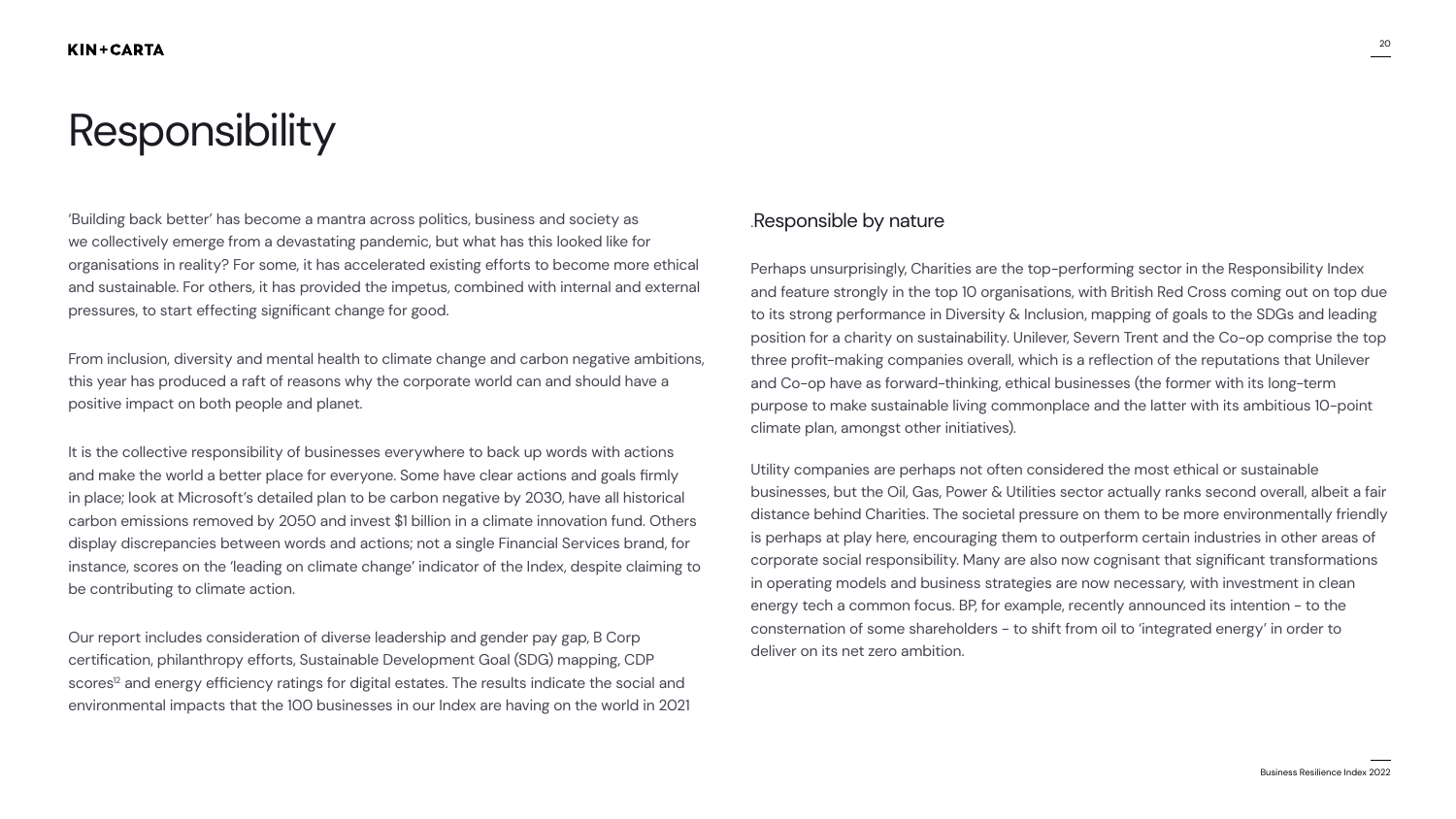

### Answerable to everyone

The sectors that don't rank as well in terms of Responsibility are Transport & Logistics and Technology, which includes Kin + Carta. As B2B outfits, they aren't contending with the typical scrutiny that the likes of fossil fuel and big pharma companies face from consumers or wider society, so external pressures are perhaps weaker here than they are in other areas.

### **KIN+CARTA**

Healthcare & Pharmaceutical companies all score well on mapping to the Sustainable Development Goals, in part due to their global stature, but also as a result of increasing focus in this industry on behaving ethically across the board. For example, Johnson & Johnson is leading on reducing its impact on the planet by focusing on increasing renewable energy share and reducing water consumption in its operations. Amongst smaller businesses, Dr. Bronner's, purveyor of organic and fair trade body care, has the highest standards for ingredients and packaging, while providing education and support for suppliers and dedicating a third of its profits to social and ecological projects. The Index shows the gap that companies in each of these sectors must close to become a force for good for everyone in the world, including us. At Kin + Carta, we have significantly ramped up our commitment to being a more responsible and accountable business over the past two years; embedding our IDEA (Inclusion, Diversity, Equity and Awareness) initiative into our very foundations is a prime example of that. The frank scoring in our Index shows that there is still so much more work to be done. Yet we are ambitious about our goals and committed to being a triple bottom line business, as shown by recently becoming a Certified B Corporation in the United States and Europe.

There are signs that this is changing, though. While Transport & Logistics might be expected to score poorly due to challenges with emissions and workforce representation, the pressure is ramping up on Technology companies to take more Responsibility. In the coming years, emissions from the digital industry are set to surpass those of the Aviation industry, while there are still many tech companies that are struggling to build diversity into their workforces (think biased AI, racial facial recognition and the archetype of the 'tech bro'), so they are rightly under the same increasing scrutiny as everyone else (such pressure is also pushing transport companies into positive change, for example the world's first battery-electric freight train from Wabtec).<sup>13</sup> At Kin + Carta, we see this as an opportunity as well as a risk. Mindsets must change - and fast - so we are looking to maximise our positive impact by influencing suppliers and helping clients achieve their goals by creating accessible and energy-efficient digital assets. We can see from this year's Index that the majority of companies of a certain size and stature are finally taking their societal and environmental responsibilities seriously. We fully expect the scores to improve in the years to come, thanks to an ever-sharpening focus on Environmental, Social and Governance (ESG) criteria from investors, employees and customers alike.

### The future of responsible business

What does all of this mean for Responsibility in business? What can organisations do in themselves to do more for the world around them? It's our view that the short-term lessons in Agility that emerged from pandemic coping strategies should be applied to the long-term emergency that is climate change and sustainability should be indefinitely embedded into everything we do.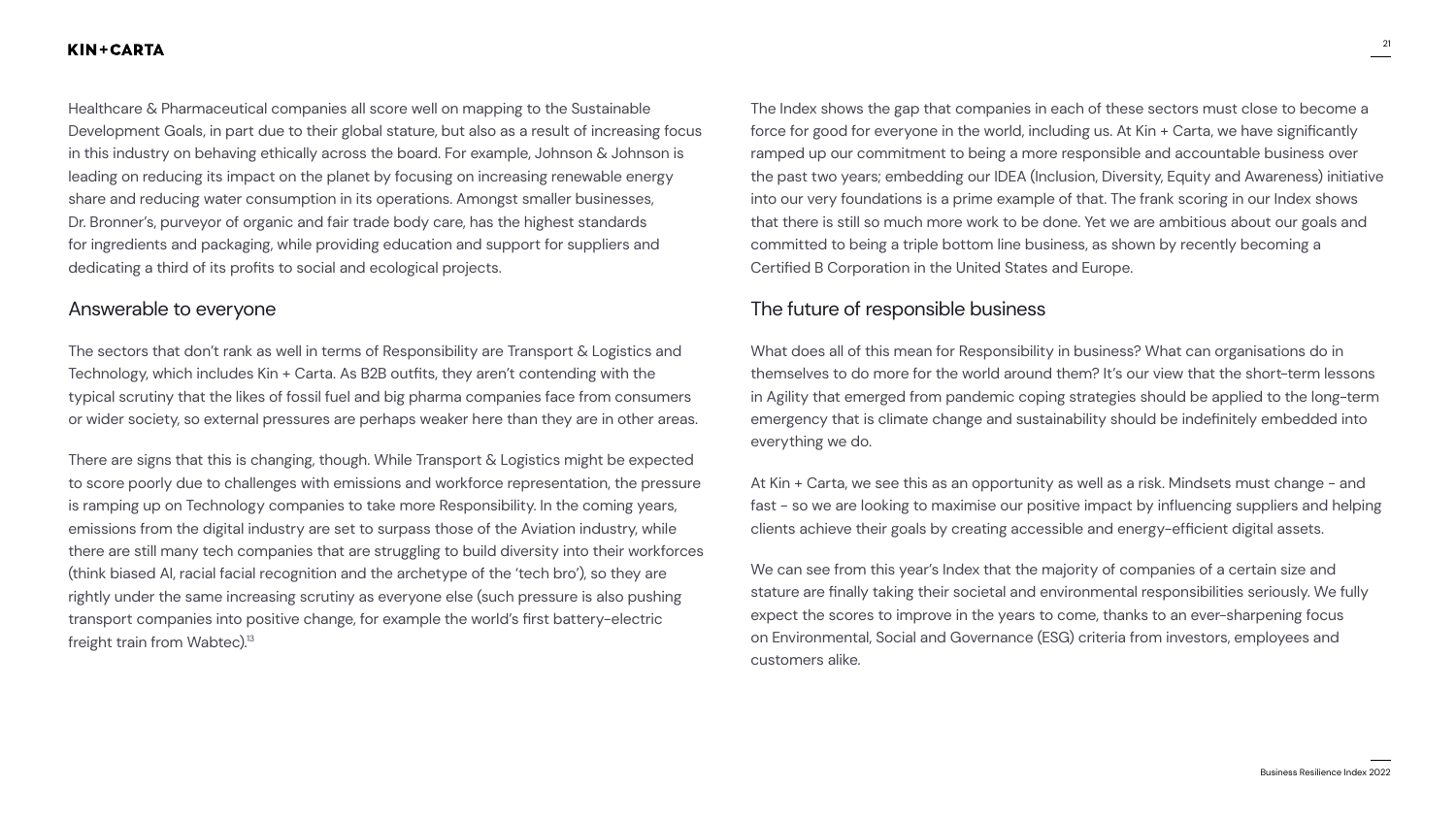

Kin + Carta's consumer research (September 2021) highlighted that:

- 73% of consumers agree that they "prefer to deal with companies that are intentionally doing good - not just maximising profits"; and
- 79% of consumers believe that "businesses have a responsibility to invest in becoming more sustainable and environmentally friendly".

When it comes to improving our impact as organisations, one of the most significant challenges for many industries comes down to the rigorous measurement of success and doing so against trustworthy benchmarks.

Responsibility looks different to every business in every vertical, so there is no one-size-fits-all, follow-the-leader approach here; each organisation has a unique duty to identify the thin slices of value that will affect its operational impact on the world.

An e-commerce business might optimise high-value customer journeys to reduce the number of page visits required to complete a sale and measure the carbon reduction impact. A fashion brand might reduce water consumption in textile manufacturing processes and track subsequent savings. Any tech company might implement stricter email retention and storage policy and monitor server footprint reduction as a result.

The supporting frameworks and associated goals already exist to help businesses along this journey of Responsibility; the mindset of every person at every level at every organisation is what needs to change en masse if true transformation is to be achieved for the world around us.

It is no easy task, but we have strong, ambitious plans to reduce our own direct and indirect greenhouse gas emissions. Clearly, these have to be more than bold targets. There is no room for failure in seeking to protect the planet and we are actively working on new and stretching ideas, and looking for collaborative ways of working with others to achieve our aims.

Retailers have a duty to make their products better for the world, reducing their negative impact on the environment and supporting those producers in the supply chain who are already feeling the impacts of climate change now. Positive social impacts are just as important as we make the changes to how we trade and sell.

As well as needing to reduce our impacts, we must also help shoppers to do the same. Communication and engagement need to be vital elements of our plans, as well as making solutions and actions simple so that any life changes are easy for everyone to make.

In retail, tackling climate change should come before competitive advantage. It's in the long-term interests of everyone that we make lasting changes and we share best practice. There's never been a more important time for businesses to stand up together and change the course of history.



**Jo Whitfield** Chief Executive, Co-op Food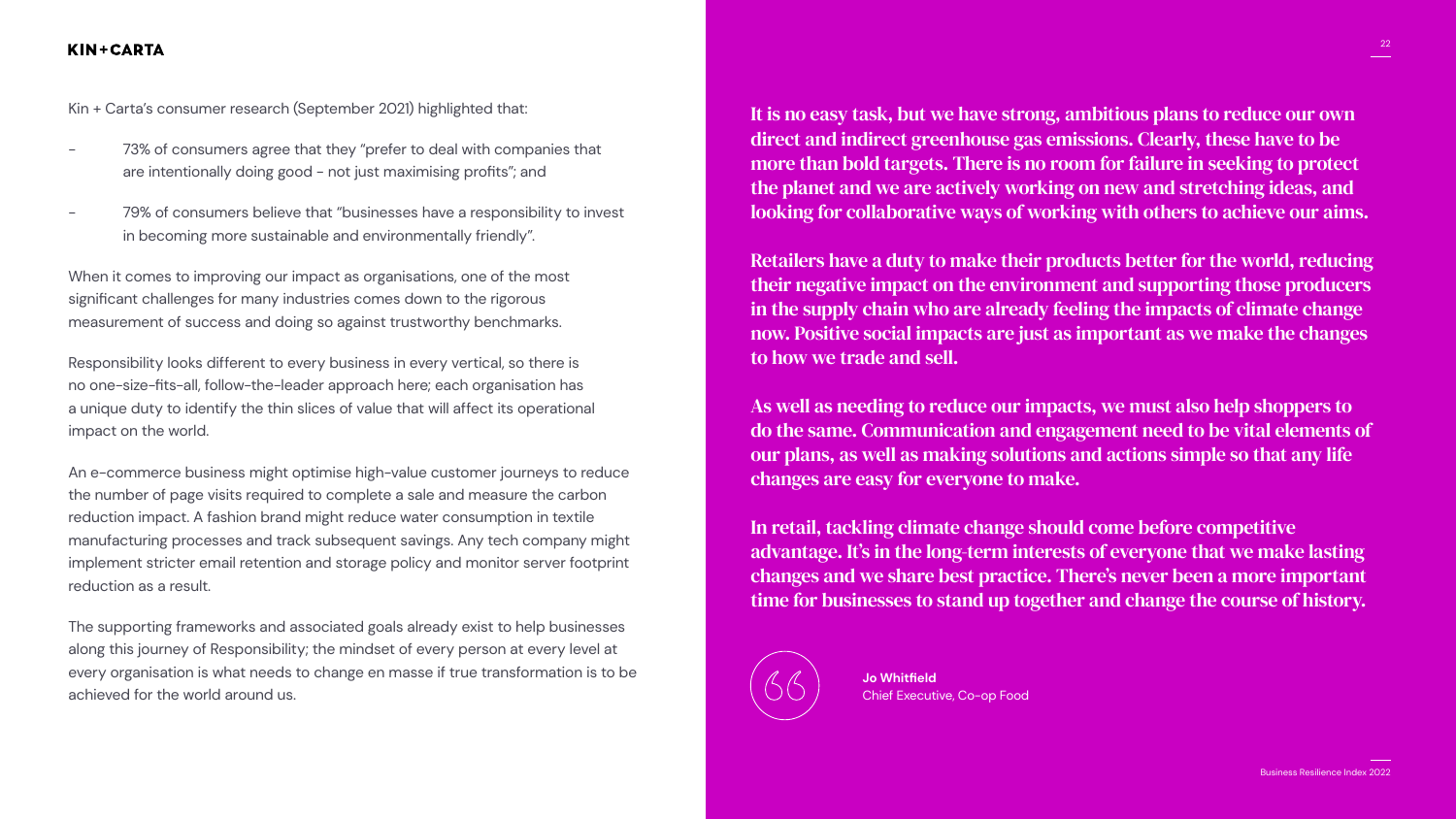### 3 key takeaways on Responsibility for your business:



**Take learnings from other industries** to level-up your Responsibility credentials and join the global push for a **more sustainable future for everyone.**

Don't wait for external pressure to become more responsible; **become a responsible leader** in your sector by transforming your business towards carbon positivity.

**Embed sustainability into everything** 

**you do** and carve out your own path; being more responsible (and measuring it) **looks different** to every organisation.

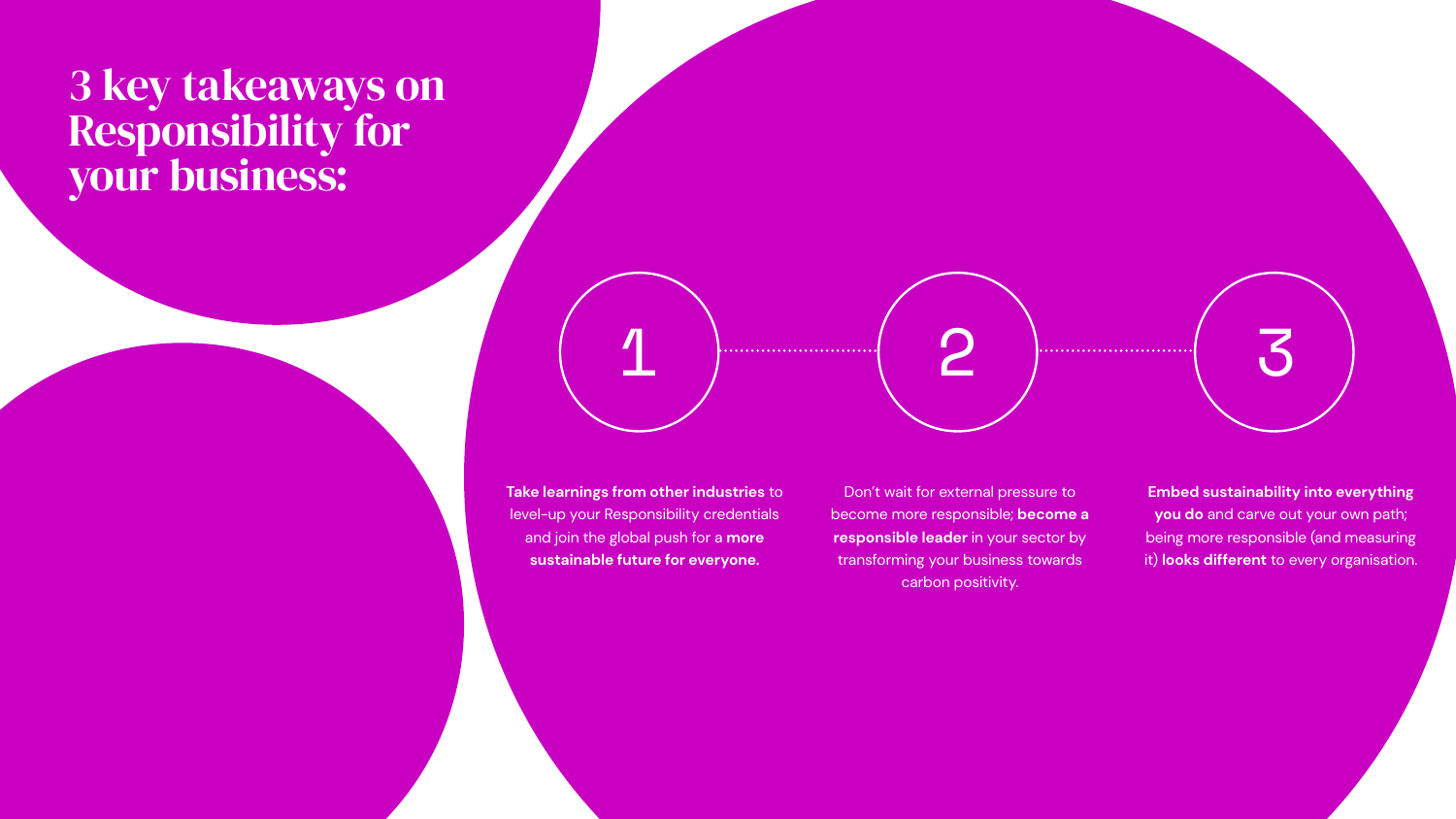Humanity is assessed across multiple markers to determine where businesses are displaying evidence of:

### <span id="page-23-0"></span>Humanity –

- Human, connected leadership
- $\triangleright$  Intuitive, human experiences across channels
- Treating customers in human ways
- Treating employees in human ways



Average score across 100 organisations:

38%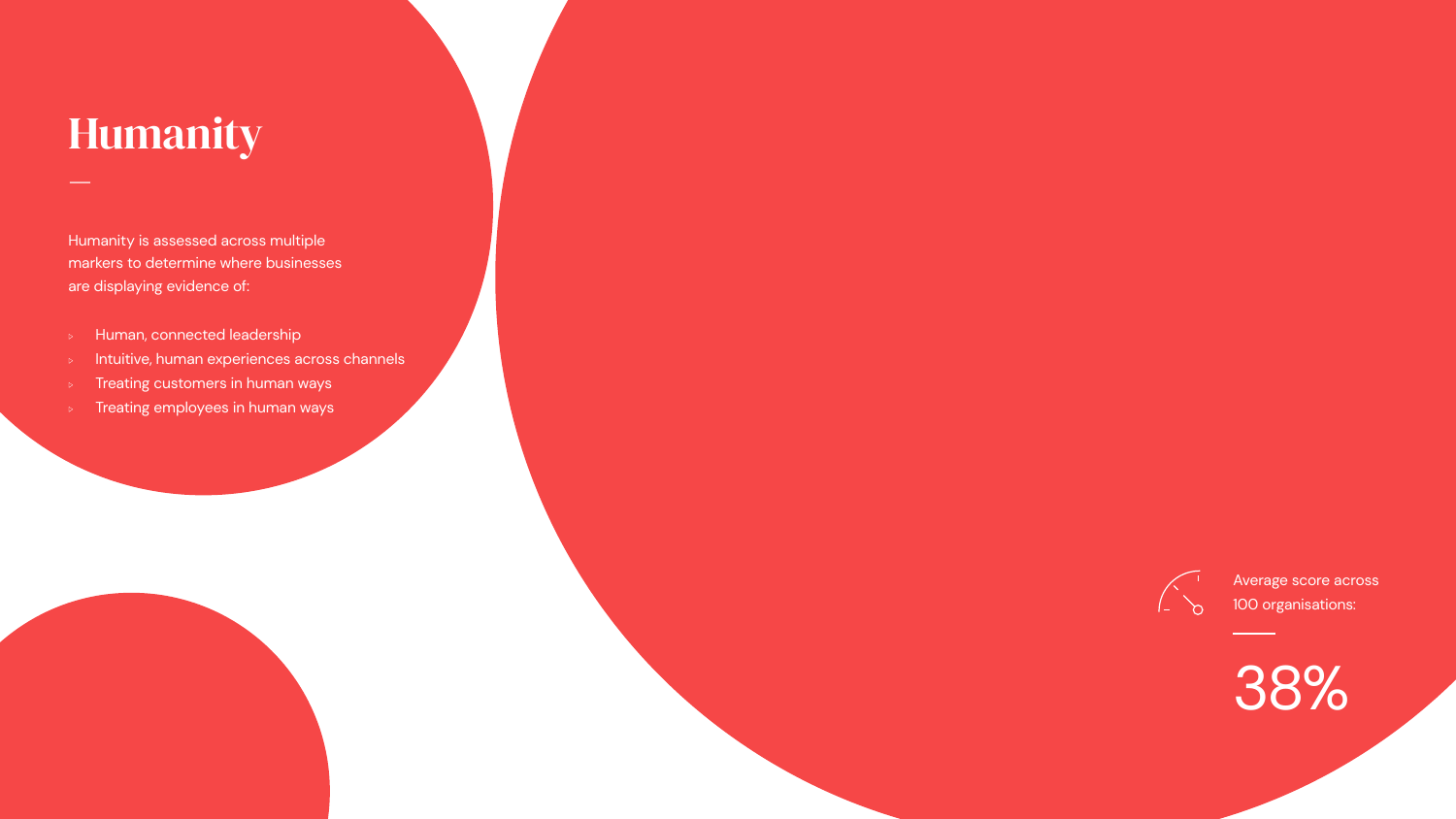# Humanity

To treat the humans your business touches with respect and care has never been more important. The pandemic has driven up expectations of connected, digital experiences, but also more broadly of the behaviour of businesses with regard to equality. Duty of care extends to the digital experience for customers and employees alike, especially for those who can be excluded through disabilities or impairments. Businesses have a responsibility to be more inclusive and treat all people humanely in today's world.

- While 67% agree or strongly agree that "It's important to me that digital experiences (apps, websites, content) are tailored to my needs and respect my time"
- 71% believe that "It's important to me and people in my household that websites and apps be accessible for people with different needs"
- 87% agree or strongly agree that "It's important to me that the companies treat their staff fairly and with respect".  $\frac{1}{\sqrt{2}}$

The tide is turning; inclusivity and better employee experiences are not nice-to-haves, but they are becoming expectations from customers, even more so than expectations for their own interactions with businesses. -h<br>pn

This is evidenced in our consumer research (September 2021):

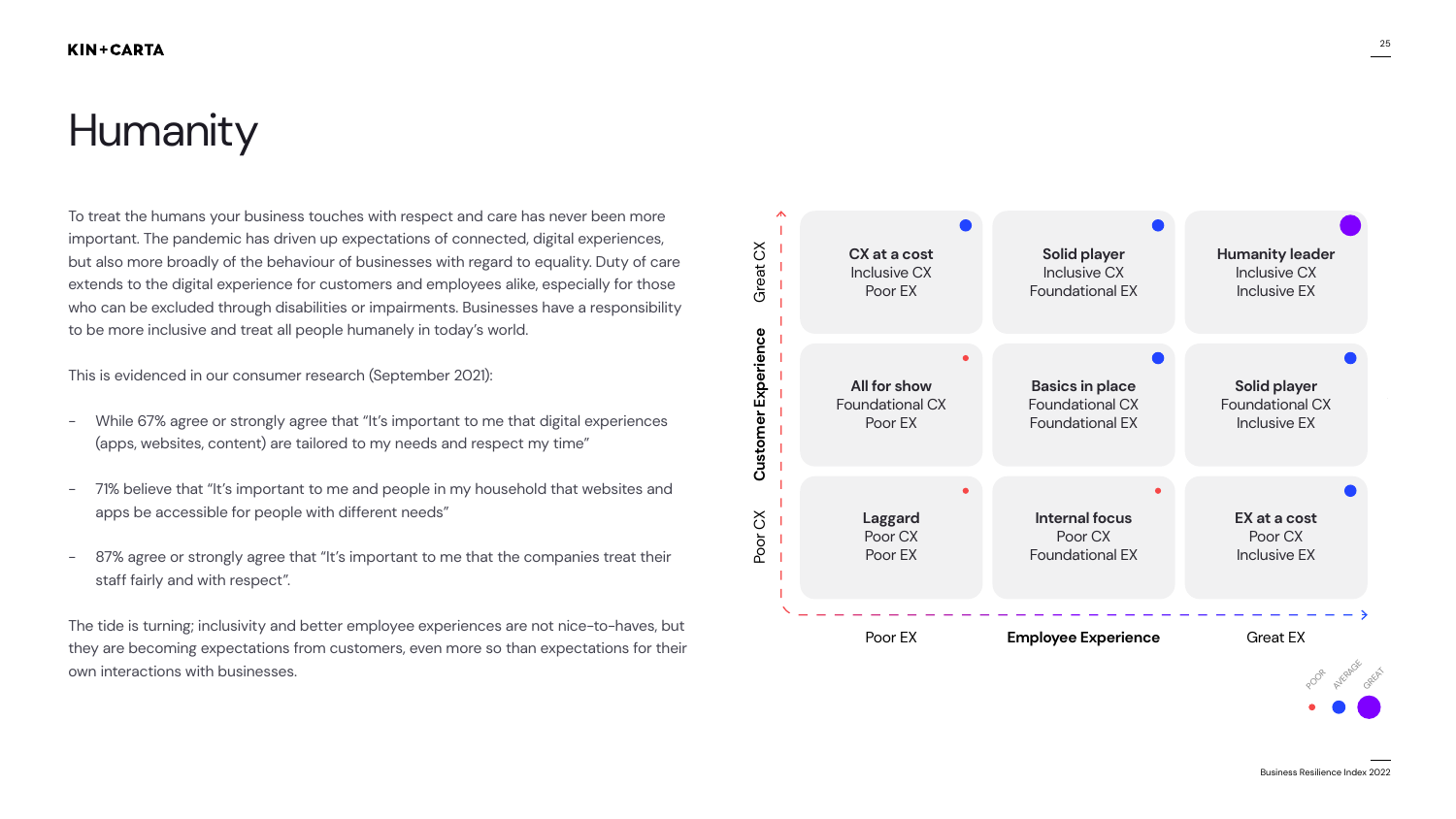

### Charities ahead

Even after a pandemic, Humanity is the only category in which no businesses obtain top scores. It is too early to measure the full impact of COVID-19 on Humanity as a resilience performance indicator, but the fact that many brands are still not showing signs of investing in customer experience or inclusion as serious organisational initiatives suggests that many leaders have been slow to react. It remains to be seen whether or not this tumultuous time will accelerate the Humanity-based initiatives we need in the business world. Some sectors are under more pressure than others to become more diverse and inclusive purely because of the public-facing nature of their businesses. Technology, for instance, features a great number of barriers to entry, from skills gaps to affordability, so it's little surprise that businesses in the sector were thrust under the spotlight during the pandemic. They perform well against our markers for success, though, so many have responded positively and transformed by adopting more human-centric practices under the pressure.

Of those who fare well in this category, Charities like British Heart Foundation (68%), Unicef (64%) and Cancer Research (56%) and Technology companies like Softcat (68%) are closest to achieving a Leadership score thanks to their high levels of transparency, positive staff sentiment on Glassdoor and multiple feedback channels for customers and customer insight. Interestingly, though, none of them have signed up to the Valuable 500 (correct at the time of analysis), while many of them lack a human, conversational tone of voice and fail to offer fully inclusive digital touchpoints; poor accessibility and slow-to-load sites are the most common shortfalls. One of the surprises in this year's Index is the Financial Services sector, which scores relatively highly by comparison. Banks and financial institutions have been disrupted into being more inclusive and accessible by the meteoric rise of start-ups like Monzo, which boast people-first products that make life easier and safer for their customers.

### External influences on CX and EX

No brand boasts a perfect score in Humanity, but Charities rise above the pre-existing challenges around donations and budget to deliver a more human experience than most. If financial obstacles can be overcome, their digital estates may be enhanced by improving site load speed, adapting copy and content to be more personable and introducing more human touchpoints for triage to give more people access to content and services. But organisations in other sectors have further to go to improve their Humanity scores in future. Regardless of industry, organisations must strive to strike the right tone and use unbiased data sets, for instance, to ensure they don't become exclusionary in themselves. Clearly, the most resilient businesses that are built for longevity ensure that both are consistently addressed and improved. CX and EX transformation is not so evident in Healthcare, Pharmaceuticals & Life Sciences. Businesses in this industry score poorly in Humanity for a variety of reasons, including robotic copy, no evidence of conversational interfaces, no clear, human brand personality and slow loading experiences, but GlaxoSmithKline (third-placed overall in the Index) deserves a mention for being the only Healthcare organisation to register a score in the

Along with the likes of Netflix, Cazoo and Deliveroo, they are reaping the benefits of entirely customer-centric business models, with a keen focus on developing solutions for the next generation of digital consumers. Such a steadfast focus on rapid growth can come at a cost, though, as we see from our Glassdoor analysis; it indicates that high standards for customer experiences are sometimes attained at the expense of brilliant employee experiences.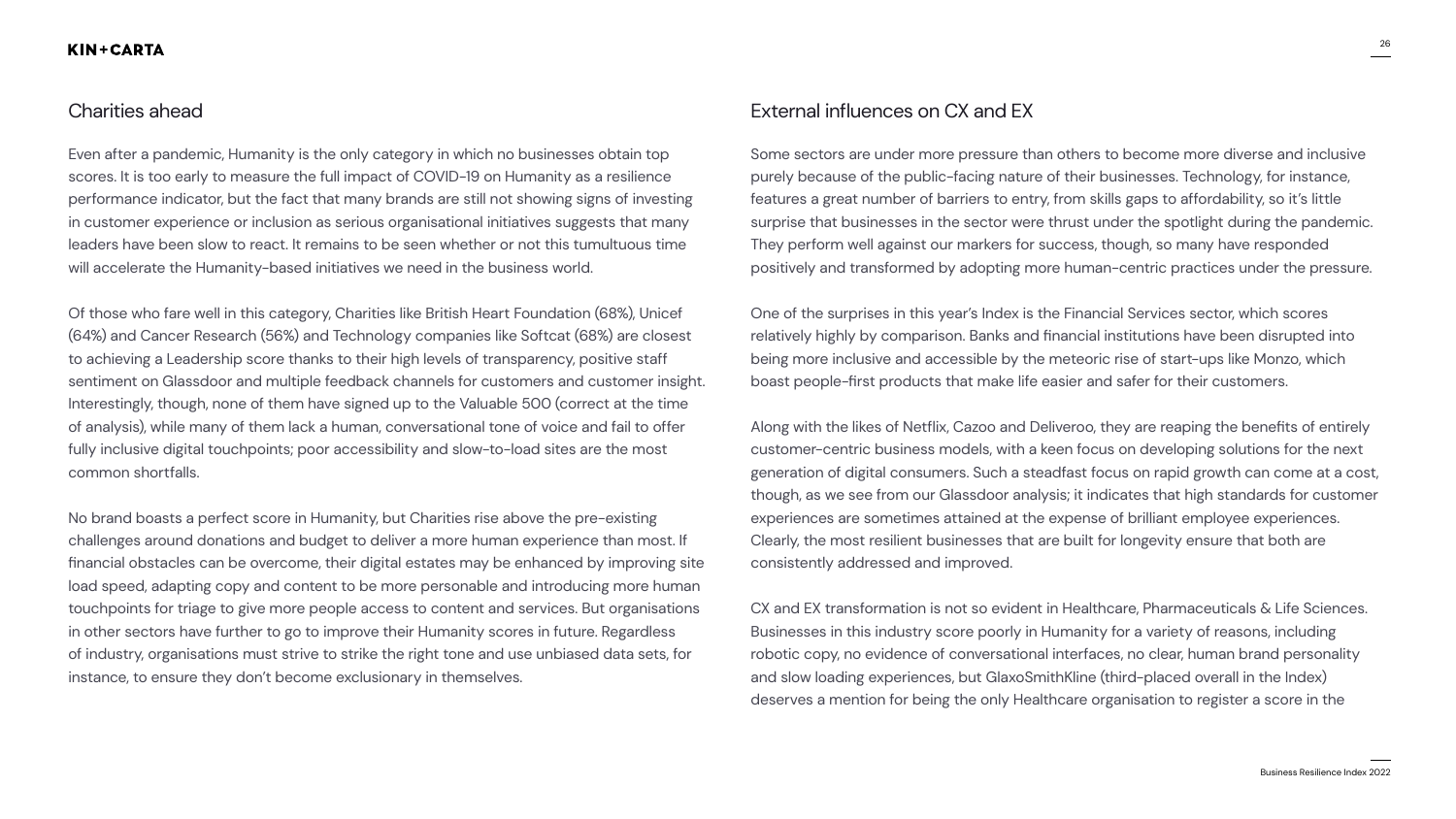

IBM humanity tone analyser<sup>16</sup>. With customer and employee expectations of organisations increasing post-pandemic, the gap between expectation and reality is widening for Healthcare companies, so this sector will certainly be under pressure to improve in 2022 or face disruption from human-centric start-ups that place the patient at the centre of healthcare solutions.

### For all of Humanity

If you think the pandemic has inspired business leaders to find more innovative, inclusive solutions to help everybody cope in everyday life, you'd be right; it's accelerated greater digital accessibility and a more flexible approach to work.

The encouraging signs are there, though; initiatives like the Valuable 500<sup>16</sup> have gained significant traction this year, while digital accessibility lawsuits are on track for a record high - rising 81% from 2018 to 2021<sup>17</sup> - indicating that people are increasingly demanding equality and humanity from businesses.

Some brands were already working towards being inclusive for all humans before 2020, but our Index shows there's still a long way to go in many sectors. We are only a few years on from a UK study that found that 75% of disabled people have previously had to leave a shop or business because of a lack of understanding or awareness of their needs<sup>15</sup>, yet still none of the 100 businesses in the Index scores a 5 in Humanity.

It's clear that expectations of employees are shifting rapidly - 'The Great Resignation' is largely due to employers' inflexibility around returning to work. Remote working during the pandemic enabled many people with caring responsibilities and disabilities to enter and thrive at work on a par with those able to be physically present in offices or on sites. The pandemic acted as a leveller that enabled inclusion on a previously unimaginable scale.

From innovation and brand reputation to productivity, Corporate Social Responsibility and compliance, the benefits of becoming more inclusive for all of humanity are far-reaching and, of course, financially worthwhile. After all, why would any business consciously ignore up to a fifth of its customer base?<sup>18</sup>

Interestingly, 13% fewer FTSE businesses had named senior roles relating to accessibility, inclusivity and diversity in 2021 versus 2020. Perhaps this is an indication that more businesses are taking note of the typical B Corp approach, where inclusion is built into every department as standard.

Our consumer research (September 2021) shows inclusion is becoming a customer expectation; 72% of consumers agree or strongly agree that "It is important to me that businesses place an emphasis on inclusion and giving people from all backgrounds opportunities." This year's Index shows there is still a lot of work to be done before many organisations can say they have fully embraced Diversity & Inclusion.

To be truly resilient as an organisation, inclusivity needs to be embedded at every level; indeed, one good thing to come out of the pandemic is that there is far greater impetus to make this happen in the business world today.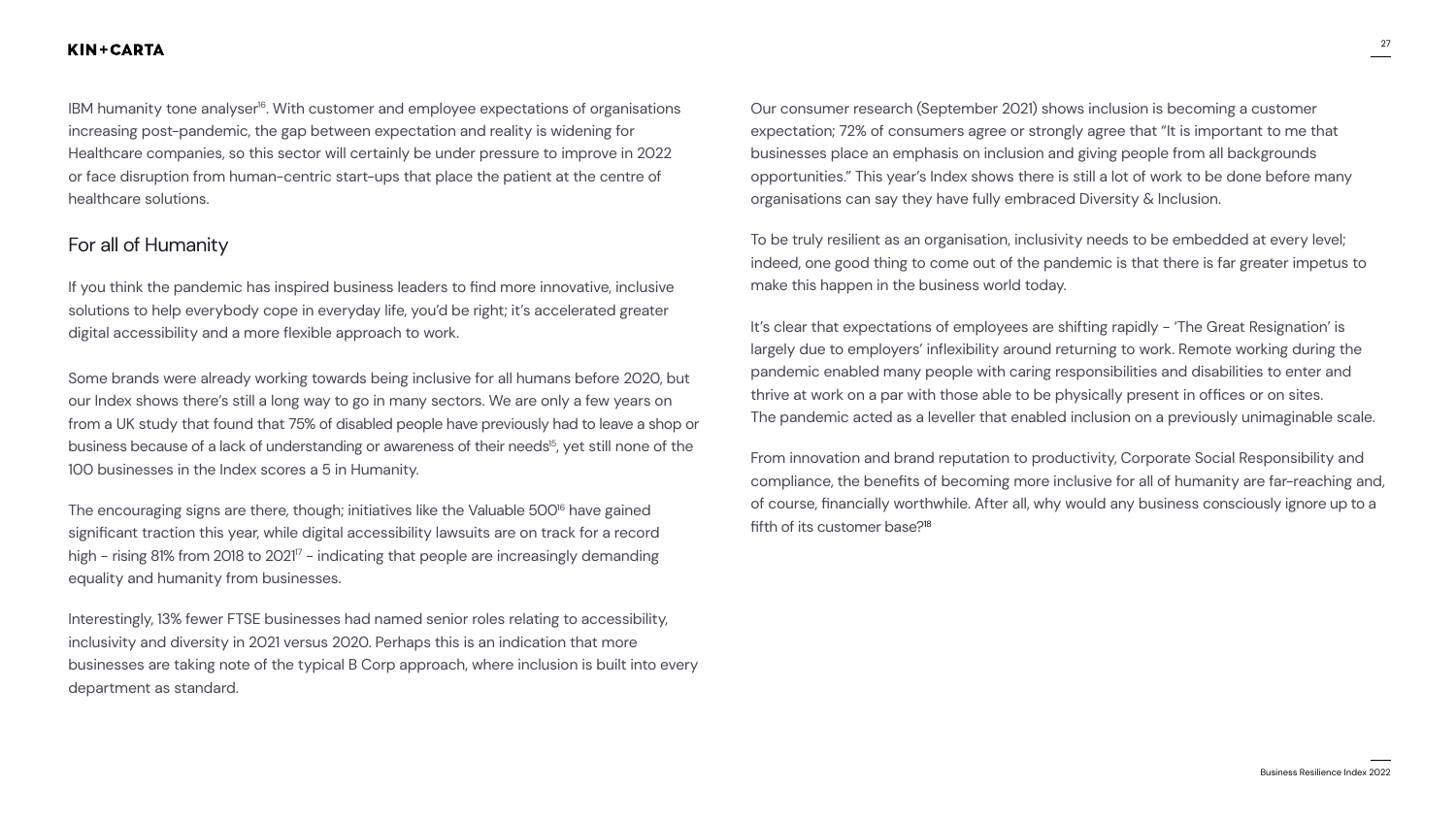

The world of work has experienced a paradigm shift. Work is now something you do, an outcome, not a place or a time. In this bright new world, employees want to be able to work from anywhere and they want to be measured on their output, not their input. Employees still want to come to the office, but when it is right to do so; collaboration, training and social interaction are all important to them. But they also want to work from home or near-home spaces when this is best for their productivity or because it suits them better.

Businesses that embrace this shift will be the businesses that thrive. They will attract and retain the best talent while others are left behind; by empowering their workforce through flexible working and attractive spaces for interaction, they will power their businesses to growth.

#### **KIN+CARTA**



**Brian Cooper** Creative Director, Condeco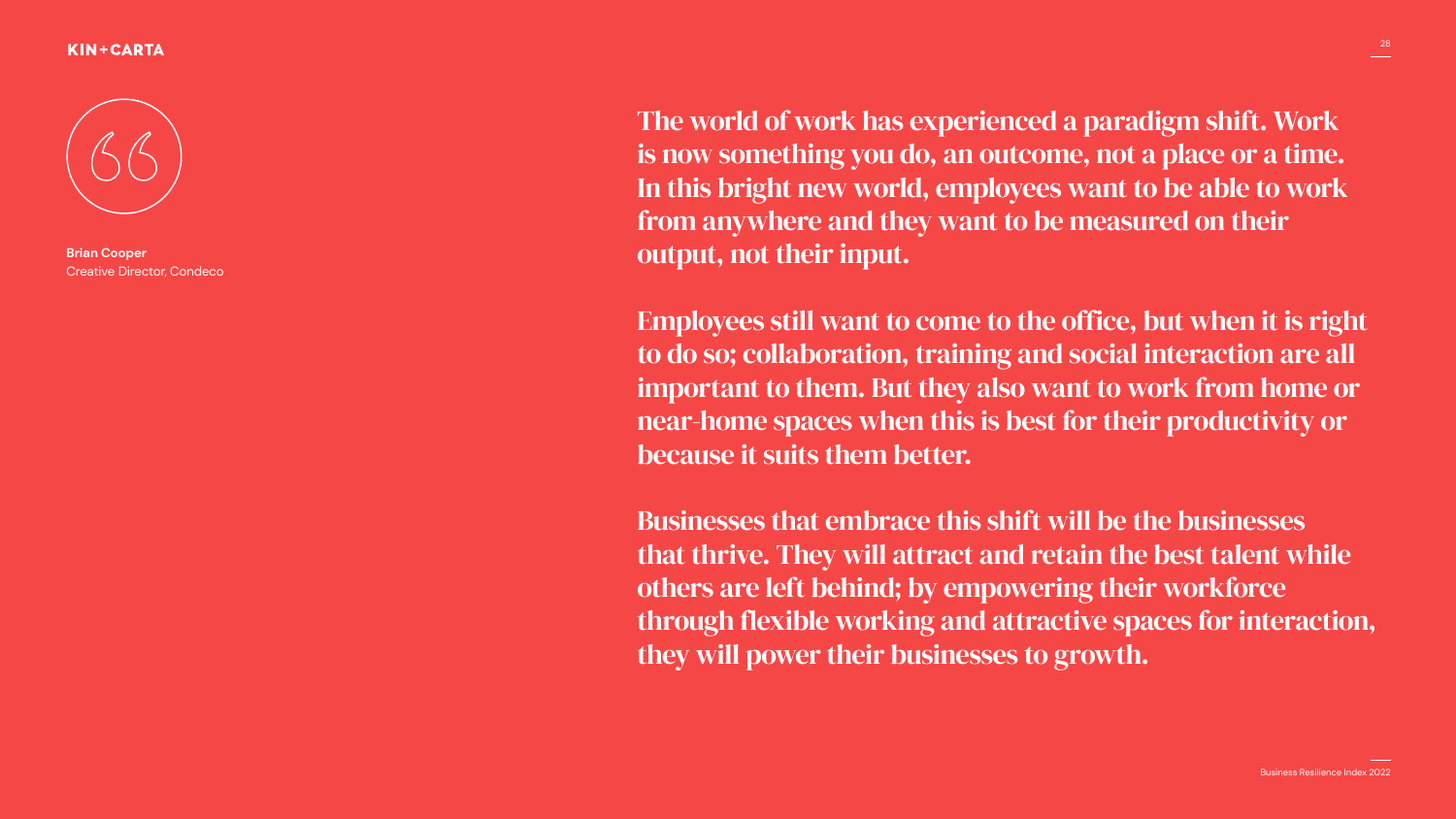

Create human, connected customer experiences that **prioritise the emotional needs of end-users**. Deliver outcomes they want with seamless, personable experiences that live up to the high expectations of modern, connected consumers.

Make sure that transformation of your **customer experiences** is supported by robust **employee experiences**; pursue a flexible, inclusive approach to 'return to work', ensuring you're treating all stakeholders in a human, intuitive way.

**Audit the accessibility of your products and services** to ensure that **nobody is left behind**. Don't settle for simply introducing quick-fix accessible solutions; **obsess over tone of voice and unbiased data sources** to ensure they are as **inclusive as possible**.

### 3 key takeaways on Humanity for your business: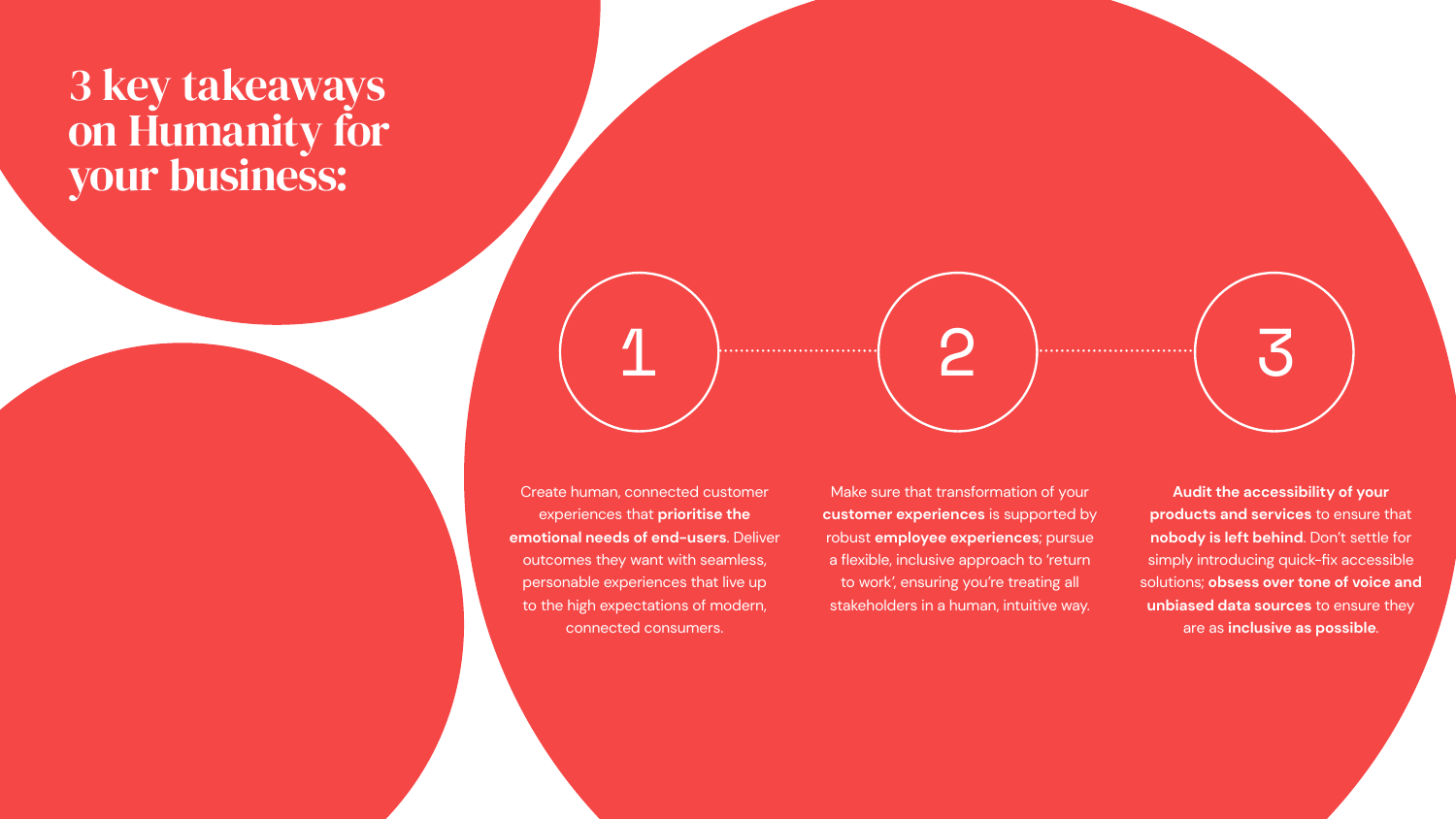

### <span id="page-29-0"></span>So, what does this mean for your business?

Resilience clearly looks different to every kind of organisation out there. It's tested on a daily basis through crises large and small and it doesn't take a pandemic to expose critical weaknesses in operating models, business mindsets or strategic roadmaps.

Customers, employees and stakeholders now expect more in a world of intense and constant scrutiny, so it is the remit of business leaders to understand and play into those expectations with every decision they make.

Their customer and employee experiences must be responsible and adaptable if they are to retain customers and employees. They must be rooted in resilient business models that respond to change if they are to engage people today and protect them tomorrow.

From reinvention to protecting people and planet, here's how you can start to move from the 'recovery' playbook and into a period of responsible, sustainable growth:

#### Act now on climate change:

COP26 has pushed climate change to the top of the global agenda and the pressure from consumers and employees alike means that irresponsible businesses will fail to secure new customers and attract talent. That doesn't mean that transforming your business sustainably needs to come at the price of profitability and community; sometimes the most sustainable initiatives (investing in Green Cloud as an example) increase efficiency, saving money as well as the planet. McKinsey research has found that a triple bottom line approach (including combating rising expenses like raw material costs) can affect operating costs by up to 60% and become a source of competitive advantage<sup>19</sup>. It's time to take a look at your business operations. Find the hidden multipliers that can release value. Identify the champions in your business who will see these initiatives through with passion. Start small with a workshop to identify opportunities and experiment. Celebrate and reward wins until this thinking becomes part of your organisational fabric and is embedded in your culture.

Sustainability is undeniably much more than a talking point; it's an essential facet of the survival strategy of every modern business, but what does that look like in real terms? What practical steps can you take as a business leader now to ensure you remain one for the next 10 years and beyond? Companies that listen and respond fastest can thrive in unpredictability. Tightening the time lapse between listening and acting on customer insights enables businesses to continually detect and capture customer value and realise this over time. Creating the perfect blend of human and machine can accelerate this process, using machine learning to analyse data, and fielding humans to address the more emotive moments in the customer experience. If you don't already have a Voice of Customer and Optimisation programme in place, now is the time to set it up. If you have, it's time to double down, unblocking any impediments on speed-to-value.

#### Listen and act speedily: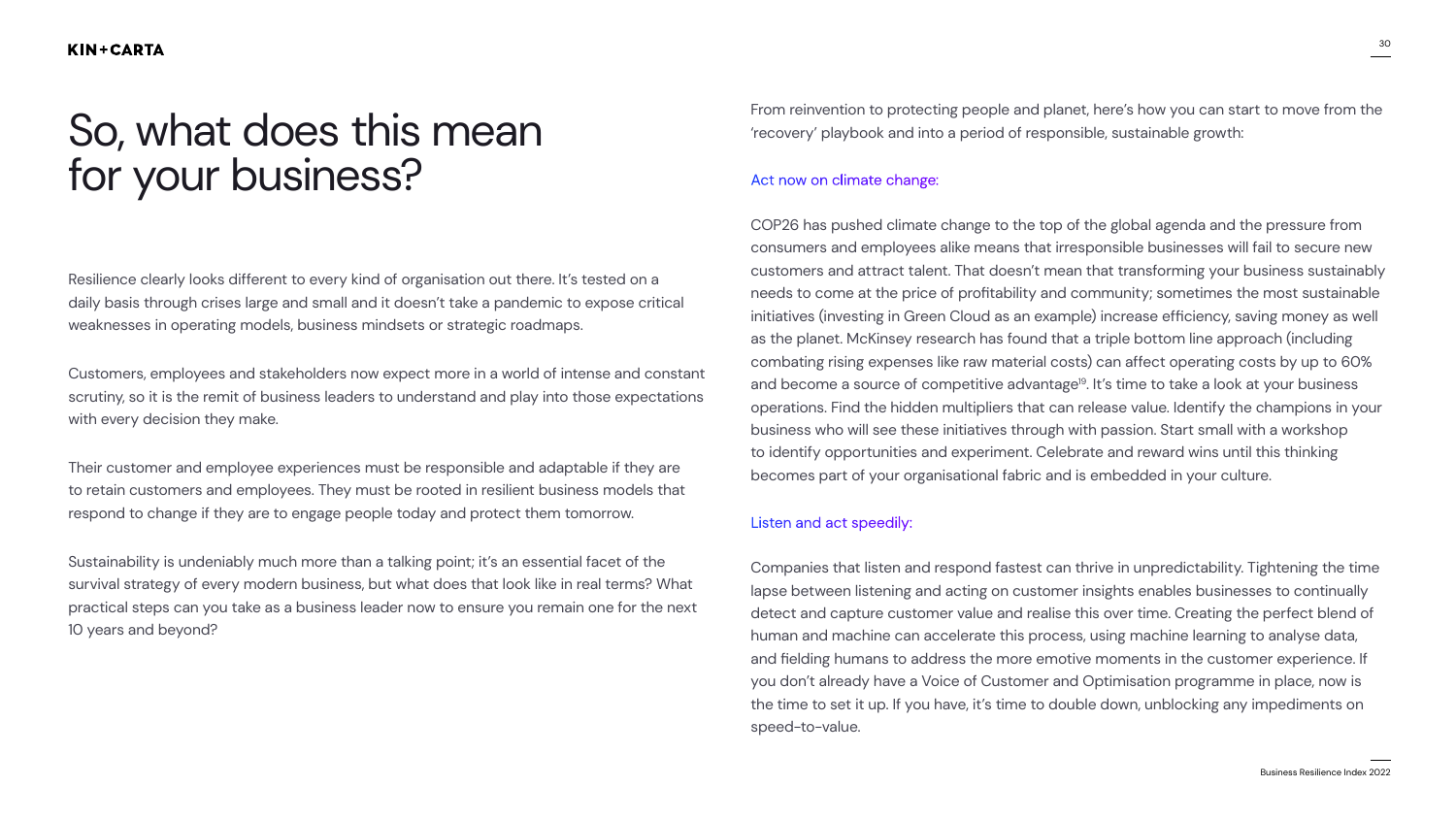

#### Galvanise your people with a mature EVP:

'The Great Resignation' and the widening skills gap mean there has never been a more important moment for organisations to connect with employees and help them become the reinventors of business. The technologically enabled workplace of the future will thrive on digitally mediated relationships between work types, times, physical locations and people, so your Employee Value Proposition should have trust and care at its core. You can galvanise your people by connecting their success with the business' success, enabling them to connect with customers where it counts to deliver value. If you haven't already articulated your EVP, it's time to define how you'll add value and deliver it.

#### Don't neglect the long-term view:

Acting in the now has been a necessary response to the challenges of the pandemic, but the businesses that win over the long term are driven by purpose and maintain trust. Longterm brand-building for customers and internal culture initiatives for employees enable businesses to nurture these invaluable assets. For the ship to turn as one, it's important to present a consistent, understandable brand presence across all channels physical and digital, internal and external. PwC's June 2021 Consumer Insight survey<sup>20</sup> found that 59% of respondents say a company's purpose and values influence their buying decisions. Find your true purpose and repeat it consistently and often - to employees, to customers, to stakeholders. Ensure this comes to life through your channels by adopting a connected, modern-technology-driven, design system approach.

#### Build risk-balanced resilience through connections:

"Resilience is not purely an individual characteristic, but is also heavily enabled by strong relationships and networks." Stakeholders and partnerships are crucial in a connected economy – no business is an island – so you can begin to deliver connected value chains for your customers by creating links between businesses. Assess the broader supply-anddemand network your business is part of - who should you be working with to deliver value? Businesses that can manage and coordinate experiences and respect boundaries (like privacy) throughout their customers' connected journeys will be able to demonstrate true resilience in their respective value chains. By respectfully sharing and protecting secondparty data with businesses of similar perspectives and purpose, you can collaboratively improve your customers' lives, carving out value niches, creating competitive edge.

#### Experiment to find the win-win:

Transformation is not a zero-sum game. Wins in the sustainability arena need not (and should not) come at the cost of financial profitability, nor should gains in technology and automation come at the cost of delivering a human, connected experience. The best solutions come from finding the innovative solutions that unlock societal and economic value and, thus, create win-win scenarios. Experimentation can accelerate the process of testing win-win ideas within your business and help successfully bring them to market. Examples include solar PV and a large clothing retailer who created a circular business model that co-exists with the current non-circular model. Experimentation produces the evidence needed to justify further spending and development while simultaneously limiting risks associated with disruptive and innovative thinking. So, follow the world's most innovative companies and ask: could experimentation be used to your advantage? Where are the generative opportunities in your operations?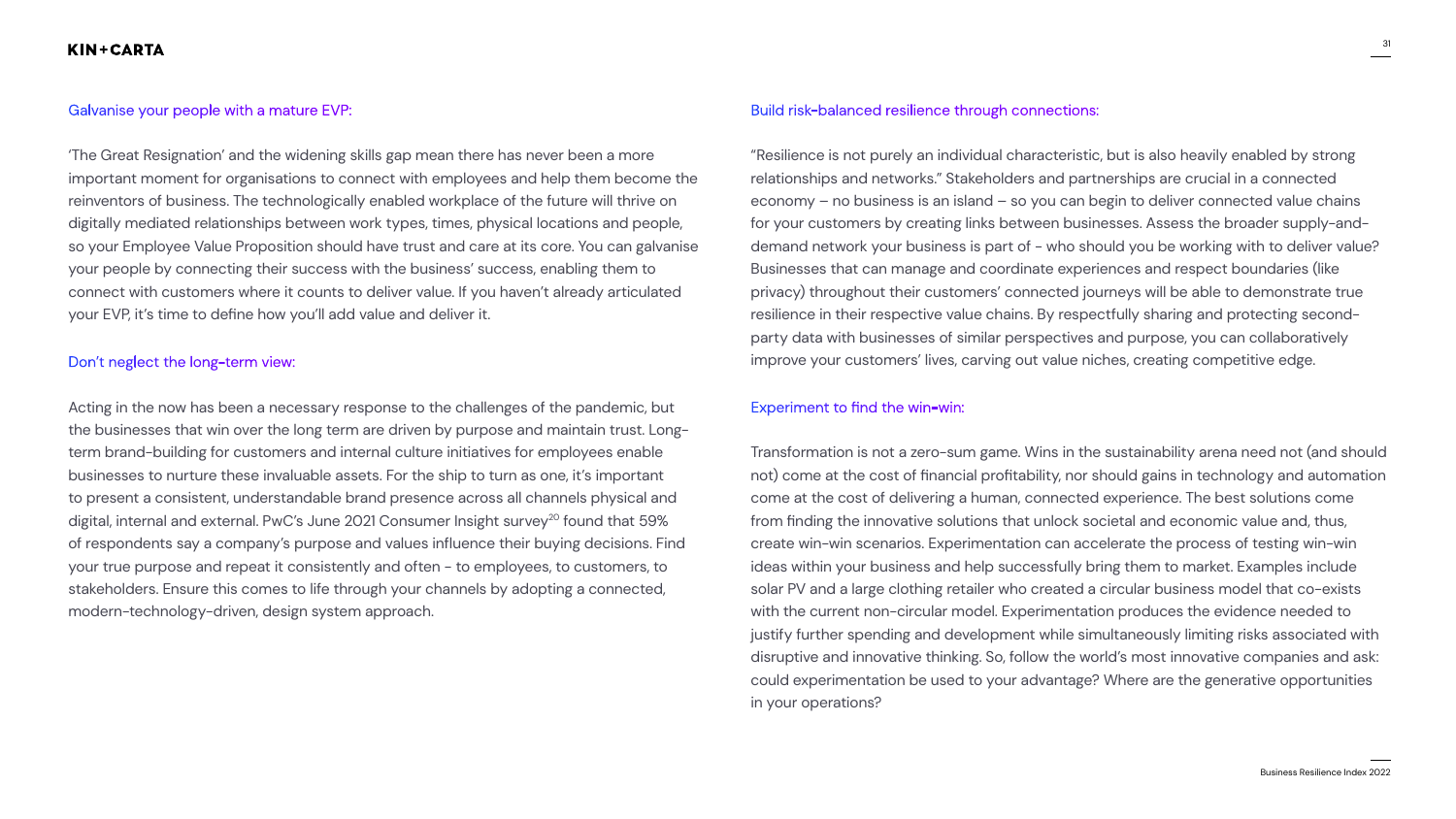32



The greatest lesson that COVID-19 has taught us is that the force of a crisis can catapult change, no matter the size of an organisation or the apparent immutability of its operations. When change becomes a necessity for survival through external forces, we've seen that barriers can be broken down and resilience can be achieved through swift internal action. The difference between the pandemic and other imposing crises, such as climate change, is that we already have the predictive data to inspire such a revolutionary reaction. We now know that overnight transformation is possible for the good of people, planet and profit, so imagine the kind of impact that a proactive approach to climate change, starting from the inside out, could have on our collective future.

When it comes to applying product thinking to business transformation, imposing constraints encourages creativity and inspires positive action. It means asking potentially landscape-altering questions to find better ways of doing things.

What might be possible if we are forced to change our businesses for the better? How might we create a supply chain without plastic? How might we use only responsibly produced electric vehicles that run on clean energy for travel and freight transport? How might we utilise waste products to generate new consumer value? How might we tap into increasing consumer demand for carbon positive products and services? How might we create a circular business model?

As the adage goes, the best way of predicting the future is to invent it. By creating an active, inclusive dialogue with customers and employees, by embracing constraints, by asking these kinds of questions and trusting in experimentation, business leaders can inspire the kind of change that not only creates resilient organisations for the future, but also builds a world that ultimately works better for everyone.



#### <span id="page-31-0"></span>**KIN+CARTA**

# The business imperative for a sustainable future

**[Claire Robinson](mailto:claire.robinson%40kinandcarta.com?subject=BRIX%202021)** Director of Transformation & Consultancy, Kin + Carta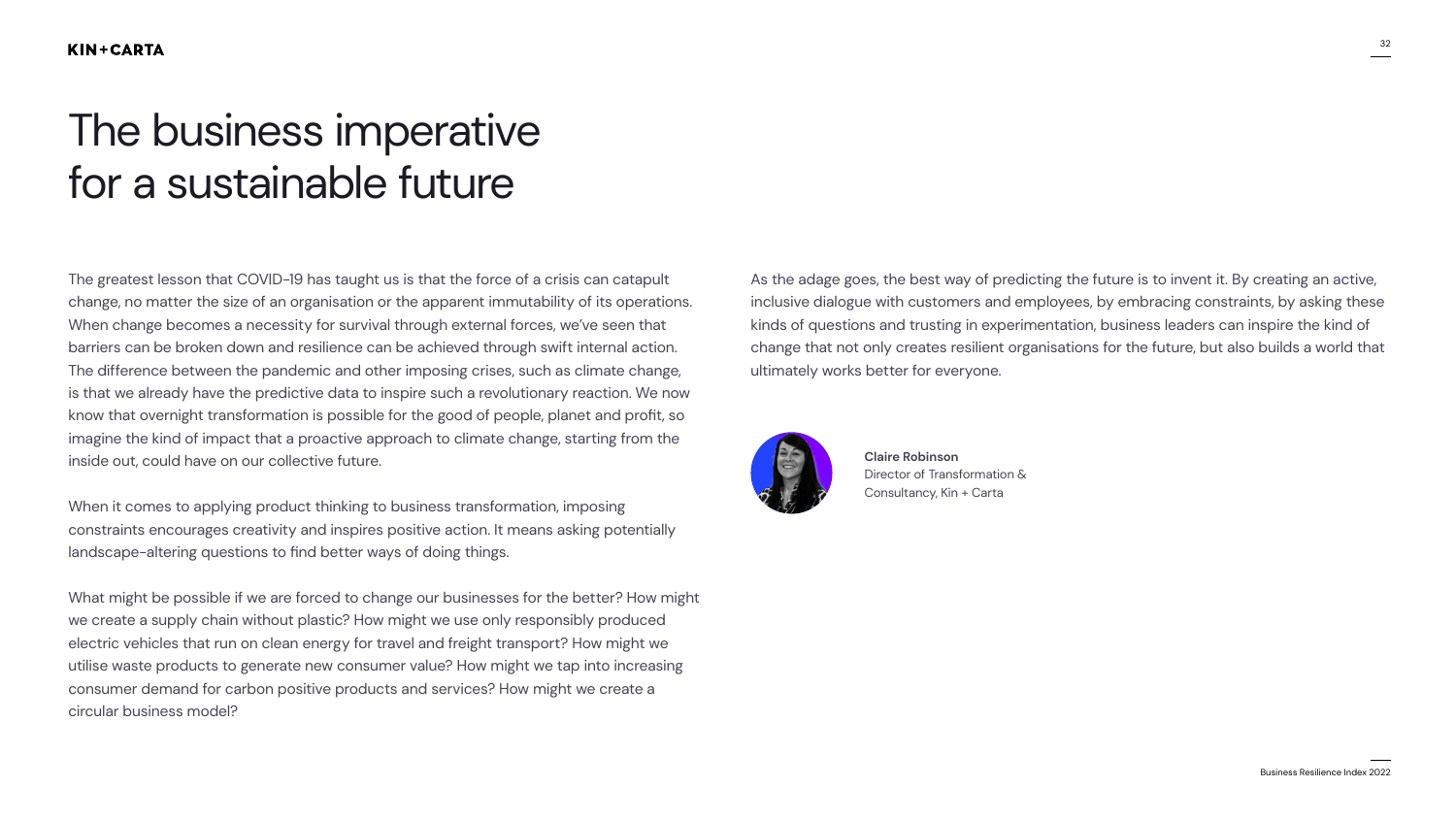



*\*This year's Index did not include accessibility factors as part of our Humanity criteria. It was necessary to omit accessibility this year because our automated data collection would only unearth 20-25% of the actual issues present in a business' digital estate. This would have given an inaccurate reflection of Humanity credentials in the Index (or lack thereof) and the only way to resolve this would have been to conduct a manual review of all 100 businesses. This is, of course, a service we offer on an individual client basis as and when detailed manual reviews are required.*

# <span id="page-32-0"></span>Appendix

**5.** [World Economic Forum \(2020\) Recession and Automation](https://www.weforum.org/press/2020/10/recession-and-automation-changes-our-future-of-work-but-there-are-jobs-coming-report-says-52c5162fce/)  [Changes Our Future of Work, But There are Jobs Coming](https://www.weforum.org/press/2020/10/recession-and-automation-changes-our-future-of-work-but-there-are-jobs-coming-report-says-52c5162fce/) 

- **1.** Attributed to Peter Drucker
- **2.** [XPrize \(2021\) Elon Musk and Peter Diamandis Live](https://www.youtube.com/watch?v=BN88HPUm6j0&ab_channel=XPRIZE)
- **3.** [Climeworks \(2021\)](https://climeworks.com/)
- **4.** [Atlassian Survey \(2020\) DevOps Trends](https://www.atlassian.com/whitepapers/devops-survey-2020)
- 
- **6.** [Search Engine Journal \(2021\) Google's Mobile](https://www.searchenginejournal.com/google-mobile-first-indexing/346170/)  **First Indexing**
- **7.** [Gartner \(2020\) Survey Analysis: IT Disaster](https://www.gartner.com/en/documents/3986808/market-guide-for-disaster-recovery-as-a-service)  [Recovery Trends and Benchmarks, Jerry Rozeman](https://www.gartner.com/en/documents/3986808/market-guide-for-disaster-recovery-as-a-service)  [and Ron Blair](https://www.gartner.com/en/documents/3986808/market-guide-for-disaster-recovery-as-a-service)
- **8.** On Scientific Method in Philosophy (1914) Betrand Russell
- **9.** [The Principles of Chaos \(2019\), Chaos Engineering](https://principlesofchaos.org/)
- 
- 
- **12.** [CDP \(2020\) CDP Scores](https://www.cdp.net/en/scores)

**10.** [Forrester \(2019\) Online B2B Forecast, 2019 To 2024, Michael O'Grady](https://www.forrester.com/report/Forrester-Analytics-Online-B2B-Forecast-2019-To-2024-EU5/RES156078)

**11.** [Bloomreach \(2021\) The State of Commerce Experience 2021](https://visit.bloomreach.com/state-of-commerce-experience)

- **13.** The Guardian (2021), World's first [battery-electric](https://www.theguardian.com/us-news/2021/sep/16/battery-electric-freight-train-wabtec-rail-transport-emissions) freight train unveiled
- **14.** [IBM Watson Developer Cloud \(2021\), Tone Analyzer](https://tone-analyzer-demo.ng.bluemix.net/)
- **15.** [Papworth Trust \(2018\), Facts and Figures](https://www.papworthtrust.org.uk/about-us/publications/papworth-trust-disability-facts-and-figures-2018.pdf)
- **16.** [Kin + Carta \(2020\), The Valuable500](https://www.kinandcarta.com/en/insights/2020/12/kin-and-carta-joins-the-valuable-500/)
- **17.** [UsableNet \(2020\), App & Web Accessibility](https://blog.usablenet.com/midyear-report-app-and-web-accessibility-lawsuits-on-track-for-record) [Lawsuits On Track For Record](https://blog.usablenet.com/midyear-report-app-and-web-accessibility-lawsuits-on-track-for-record)
- **18.** [Kin + Carta \(2020\), Join the Purple Revolution](https://www.kinandcarta.com/en/insights/2020/11/join-the-purple-revolution/ )
- **19.** [McKinsey \(2020\), How Organizing for Sustainability](https://www.mckinsey.com/~/media/McKinsey/Business%20Functions/Sustainability/Our%20Insights/Profits%20with%20purpose/Profits%20with%20Purpose.ashx) Can Benefit the [Bottom](https://www.mckinsey.com/~/media/McKinsey/Business%20Functions/Sustainability/Our%20Insights/Profits%20with%20purpose/Profits%20with%20Purpose.ashx) Line
- **20.** [PwC \(2021\), Consumer Insights Survey](https://www.pwc.com/gx/en/industries/consumer-markets/consumer-insights-survey.html)
- **21.** [HBR \(2021\), The Secret to Building Resilience](https://hbr.org/2021/01/the-secret-to-building-resilience)
- **22.** [Science Direct \(2021\), Business Experimentation for Sustainability:](https://www.sciencedirect.com/science/article/abs/pii/S0959652620349489?via%3Dihub)  [Emerging Perspectives, Nancy Bockenab, Ilka Weissbrodc, Maria](https://www.sciencedirect.com/science/article/abs/pii/S0959652620349489?via%3Dihub)  **Antikainend**
- **23.** [The International Institute for Industrial Environmental Economics \(2017\)](https://portal.research.lu.se/en/publications/business-model-experimentation-for-circularity-driving-sustainabi)  [Business Model Experimentation for Circularity: Driving sustainability](https://portal.research.lu.se/en/publications/business-model-experimentation-for-circularity-driving-sustainabi)  [in a large international clothing retailer, Nancy Bocken, Karen Miller, Ilka](https://portal.research.lu.se/en/publications/business-model-experimentation-for-circularity-driving-sustainabi)  [Weissbrod, Maria Holgado, Steve Evans](https://portal.research.lu.se/en/publications/business-model-experimentation-for-circularity-driving-sustainabi)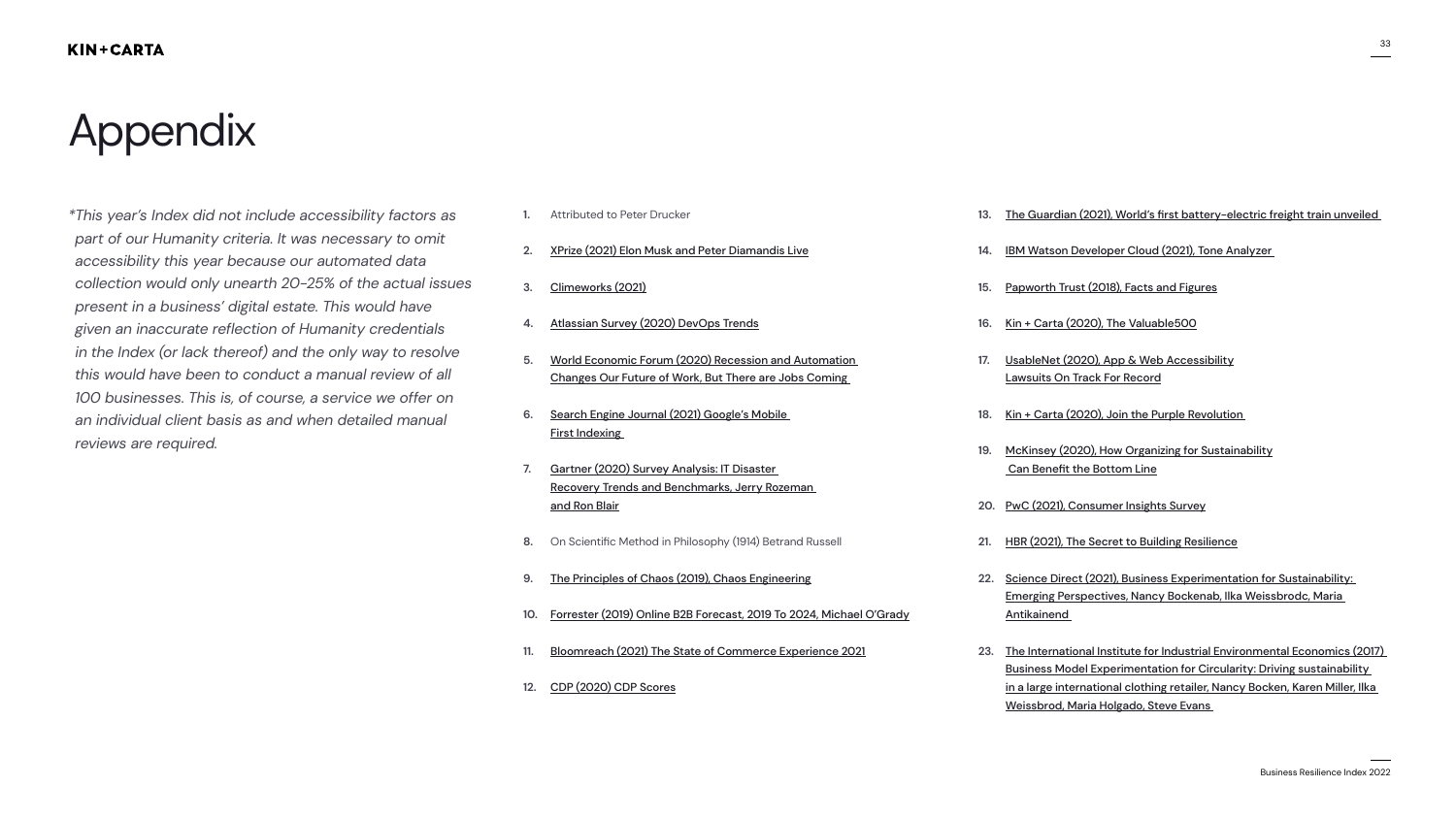34



Each and every business has been assessed and scored against our four resilience dimensions, with each section worth 25% of the overall score. If a brand scores 17/25 for Agility, for example, it achieves an Agility score of 68%, while its total of 17 points is added to the scores for the other dimensions to determine a final rating. The four dimensions are defined below. These four dimensions of resilience are independent and, yet, interconnected aspects of a business' ability to survive and thrive. Collectively, they are our barometer for the potential of each of the businesses in our report this year.

#### **KIN+CARTA**

# Methodology

Agile businesses are those that are most able to adapt to change. Businesses can be truly Agile in two ways: (1) with an Agile business model with a broad, diversified reach across multiple markets (this helps absorb shocks in a single market or product), plus a cash position that enables pivots, and (2) with an Agile operating model that enables rapid responsiveness, a bias for action, and collaboration between self-organising, autonomous teams. This Agility is evident through the presence of sprint teams and swift, continuous technology releases.

Aligning both operations and a business model with the principles of Agility enables efficiency and the ability to change quickly in response to external conditions. For this year's analysis, we scraped annual reports for references to human and intellectual capital to indicate continuous learning around business models, while on the operations side, we scraped careers content for evidence of recruiting an Agile and DevOps-skilled workforce.

In a person, Maturity is the ability to listen and respond. To authentically pursue long-term goals while adapting to changing circumstances in the present. It's knowing who you are and being true to yourself. In a business, it's much the same when it comes to long-term brandbuilding and staying true, which is why we're looking beyond 'Digital Maturity' alone this year.

It's the capacity to find the delicate balance between acting as a unified, cohesive brand globally, while accommodating specific needs of individuals locally. It's about empowering employees with the right information, whether they are in customer service, design, or finance, to act appropriately and make authentic and intuitive decisions. It's about embedding cutting-edge technologies and processes to deliver customer and employee insights to key decision-makers without delay.

Signifiers of Maturity include a strong organic presence, ecosystem connectedness, a modern architecture, established design systems, and a consistent, pervasive brand.

### • Agility • Maturity • Maturity • Responsibility • Responsibility • Humanity

With activist generations valuing purpose over profit, and customers demanding more sustainable products and services, the level of Responsibility of a business is under a brighter and more revealing spotlight than ever. In addition, people now have not only an increased interest in scrutinising the practices of businesses and their suppliers, but also an increased ability to do so via digital channels.

Smaller or single product businesses can be more transparent about their supply chains, so often find it easier to achieve B Corp status, but larger businesses are now discovering that alignment to the United Nations' Sustainable Development Goals (SDGs) is becoming a must. We included metrics across both to ensure our index treats differently sized companies fairly in analysing Responsibility.

It's well-documented that delivering inclusive, Human experiences creates more lasting connections with customers and employees, which, in turn, enables businesses to grow and evolve.

To that end, the Humanity indicator in our Index goes beyond what businesses must do to achieve responsibility targets and instead analyses how they treat people both inside and outside the organisation. It's all about connections in this dimension, from appealing to customers with delightful, efficient experiences and respecting their time and needs, to embracing employees with inclusive workplaces and visible and connected leadership teams.

Indicators of Humanity include design simplicity, human tone and experience, accessibility and inclusivity scoring, Glassdoor score analysis, BAME representation and nominations for best places to work in respective industries.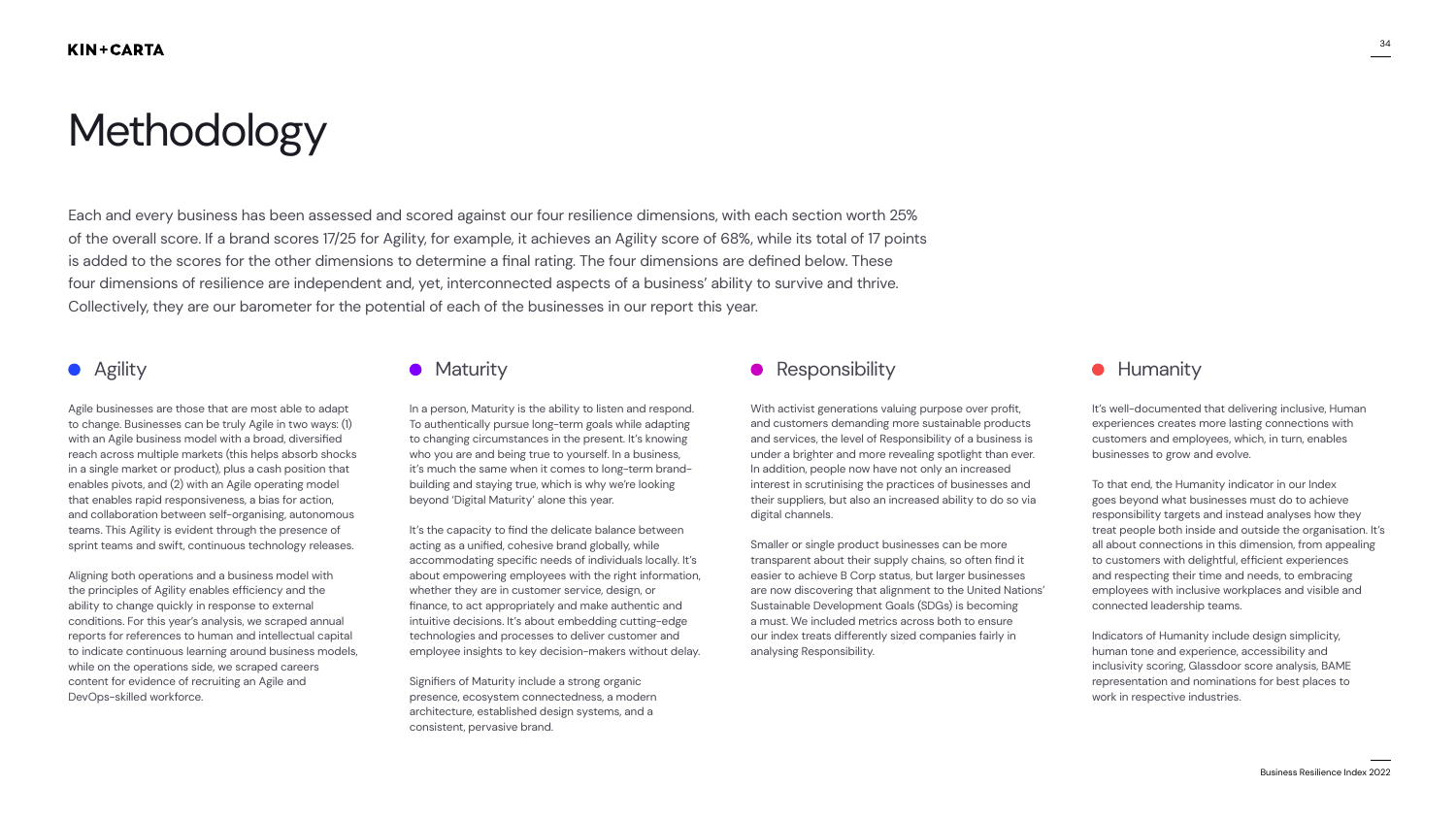

# Authors



**Ruth-Louise Scholefield** Agile Delivery Lead

[Ruth-Louise is passionate about helping teams achieve](mailto:Ruth.Schofield%40kinandcarta.com?subject=BRIX%202021)  their goals in style. Her experience spans Waterfall and Agile approaches across client focussed projects and product led teams, from a career built at IBM, giffgaff and now at Kin + Carta.



**Claire Robinson** Director of Transformation & Consultancy

Claire is an energetic design thinker who brings nearly 20 years of digital consultancy experience to the table. She [leads human-centred digital transformation programmes](mailto:claire.robinson%40kinandcarta.com?subject=BRIX%2021)  across financial services, automotive, energy, healthcare, sports and leisure & not-for-profit clients.



**Nick Zinzan** Head of Responsible Business

Nick leads the efforts at Kin + Carta to ensure we work in a socially and environmentally responsible way. He [helps develop and coordinate improvements to internal](mailto:nick.zinzan%40kinandcarta.com?subject=BRIX%2021)  operations, client services, and governance framework.



**Paul Carysforth** Experience Analytics Director

[Paul has 20+ years consulting experience in digital data](mailto:mailto:paul.carysforth%40kinandcarta.com?subject=BRIX%2021)  & analytics for global & Pan-European customers. His focus is supporting clients to strategically reframe how they measure, quantify, analyse & optimise customer experiences through data.



**Dominic Meehan** Strategy Consultant

Dominic works across sectors including retail, transportation, and private equity. He supports [and delivers digital strategic engagements, focussing](mailto:dominic.meehan%40kinandcarta.com?subject=BRIX%2021)  on defining the best outcomes for organisations and developing tangible steps for businesses to make these real.



**Tom Murdoch** Director of Intelligence

[Tom helps brands triangulate in on sustainable and](mailto:tom.murdoch%40kinandcarta.com?subject=BRIX%2021)  economic value while increasing their data literacy to deliver successful outcomes. He leads experts who continually unlock intelligence within data through enablement strategies, automation, BI and ML decisioning products.



**Morgan Kainth** Principal Strategist

[Morgan has a background in impact-focused commercial](mailto:morgan.kainth%40kinandcarta.com?subject=BRIX%2021)  and proposition strategy, and champions an integrated approach to commercial and sustainability planning. At Kin + Carta, Morgan supports and advises on digital strategies that will support core commercial and customer outcomes.



**Eloise Maslewski** Group Account Director

Eloise provides input, strategic leadership and innovative thinking in the creation of new propositions, including creative technology and inclusive design and accessibility. She is passionate about building ethical, [outcome-driven relationships that makes the world work](mailto:Eloise.Maslewski%40kinandcarta.com?subject=BRIX%2021)  better, for everyone.

For further information reach out to our experts: